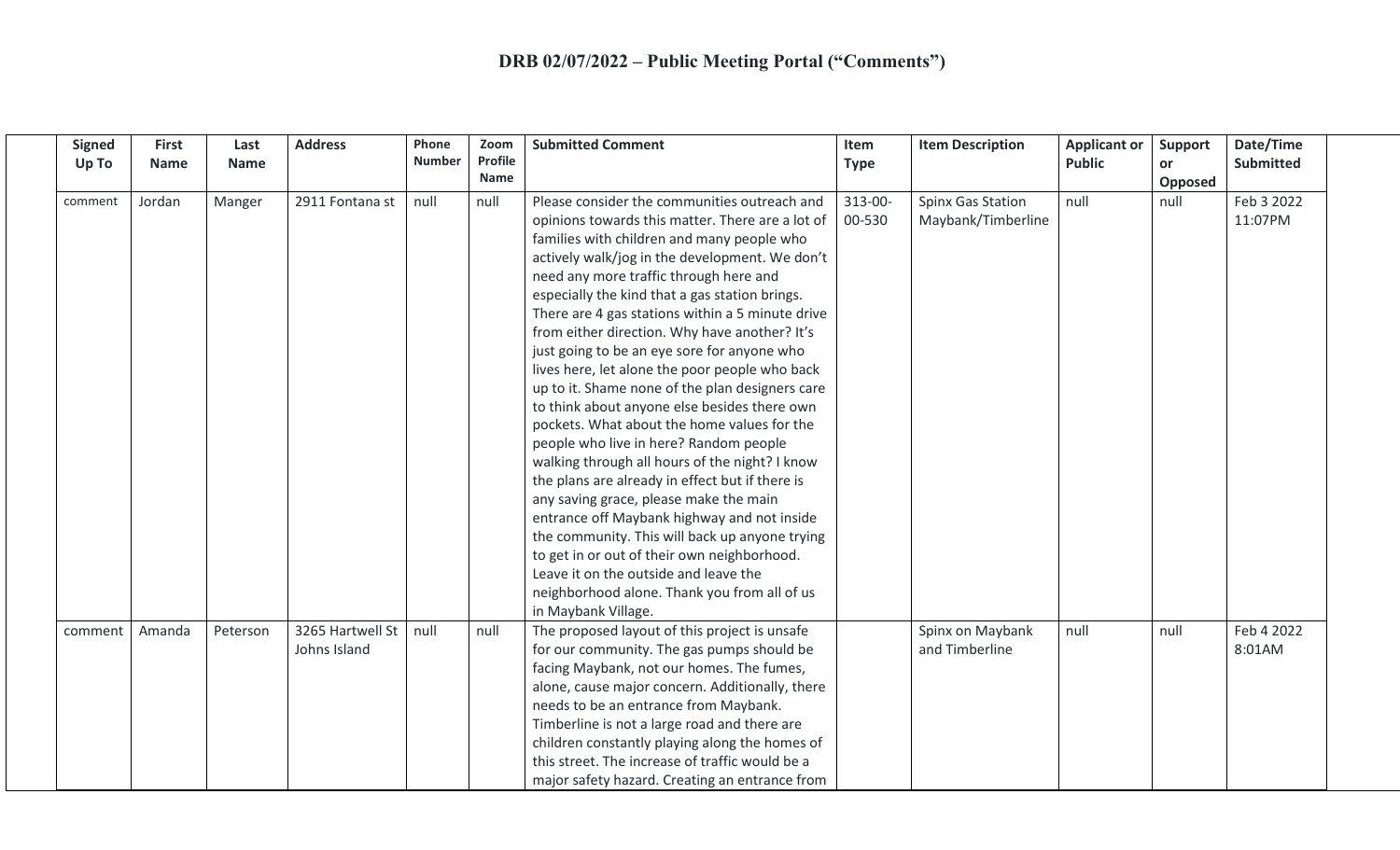|         |        |              |                                         |      |      | Maybank would prevent the excessive traffic.<br>We know it's happening, but the design MUST<br>change to maintain the integrity of our<br>community.                                                                                                                                                                                                                                                                                                                                                                                                                                                                                                                                                                                                                                                                  |                                        |                                                                               |      |      |                      |
|---------|--------|--------------|-----------------------------------------|------|------|-----------------------------------------------------------------------------------------------------------------------------------------------------------------------------------------------------------------------------------------------------------------------------------------------------------------------------------------------------------------------------------------------------------------------------------------------------------------------------------------------------------------------------------------------------------------------------------------------------------------------------------------------------------------------------------------------------------------------------------------------------------------------------------------------------------------------|----------------------------------------|-------------------------------------------------------------------------------|------|------|----------------------|
| comment | Edward | <b>Burns</b> | 2905 Fontana St                         | null | null | I am disappointed a gas station is going in at<br>the entrance to our housing development. I<br>understand the property concerned is for<br>commercial use, but feel it can go to a much<br>better use. There's no place for this project to<br>go next to a neighborhood with young children.<br>If the project is approved, there ABSOLUTELY<br>MUST BE AN ENTRANCE TO IT FROM MAYBANK<br>HIGHWAY, to attempt to lessen unnecessary<br>traffic through our development. Thank you,<br>Ted Burns Maybank Village Resident                                                                                                                                                                                                                                                                                            |                                        | <b>Sphinx Gas Station</b><br>Maybank Hwy at<br>entrance to<br>Maybank Village | null | null | Feb 4 2022<br>8:04AM |
| comment | James  | Hudson       | 1920<br>Westminster Rd<br>Charleston SC | null | null | There isn't enough good gas stations on the<br>island. The current gas stations are in horrible<br>locations. This would help with the current<br>situation.                                                                                                                                                                                                                                                                                                                                                                                                                                                                                                                                                                                                                                                          | TMS#<br>279-00-<br>00-055,<br>056, 057 | Maybank at<br>Timberline                                                      | null | null | Feb 4 2022<br>8:30AM |
| comment | Andrea | Woodfield    | 752 Woodward<br>Road, CHS               | null | null | Moreland has worked and continues to work<br>diligently along with the Ashley Bridge District<br>to preserve the character of its neighborhood<br>especially as its importance as one of the major<br>gateways to and from the city of Charleston<br>becomes more evident. We understand that<br>the DRB issued a very specific and low impact<br>permit to the new owners of 505 St. Andrews<br>Boulevard. We also understand that the new<br>owners completed work substantially beyond<br>the scope permitted and that the City of<br>Charleston intervened and stopped the work<br>before the entire building was demolished.<br>Moreland is deeply concerned with an "After<br>the Fact" Partial Demolition Permit being<br>granted. Precedent will be set. Our<br>recommendation is to deny this request and to | 1.                                     | 505 St. Andrews<br>Boulevard - TMS#<br>421-03-00-156                          | null | null | Feb 4 2022<br>8:53AM |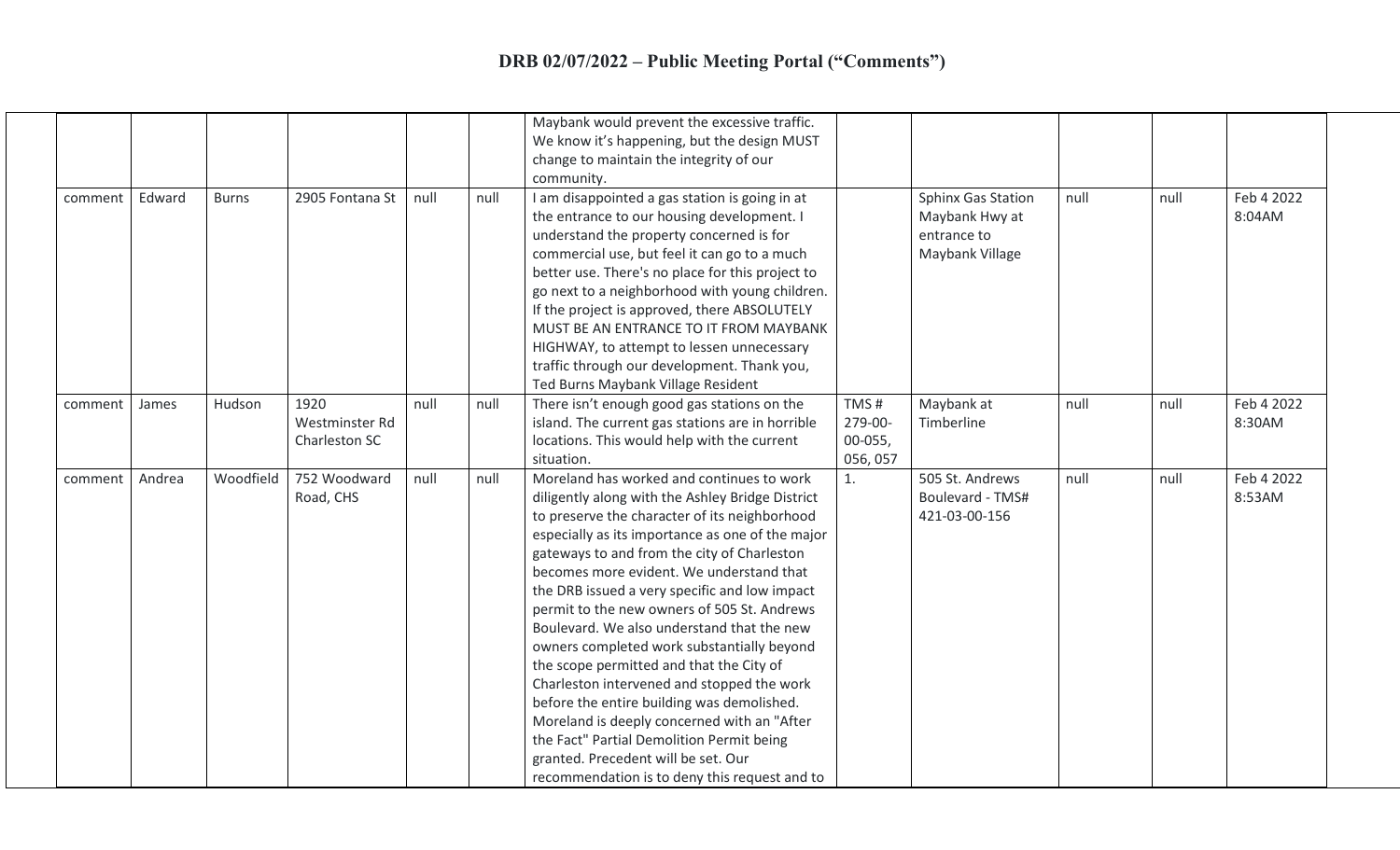| comment | Chad     | Dillon  | 3137 Timberline<br>Dr. Johns Island,<br>SC 29455 | null | null | encourage the DRB and neighborhoods like<br>Moreland to work together to set policy to<br>prevent issues like this from happening in the<br>future.<br>There are plenty of gas station options already<br>on this road. One at the entrance to a<br>neighborhood seems un-genuine. What<br>happened to caring for your neighbor. This is a<br>disgrace.                                                                                                                                                                                                                                                                                                         | Tms#313<br>$-00-00-$<br>530 | Maybank Highway at<br><b>Timberline Drive</b> | null | null | Feb 4 2022<br>8:58AM |
|---------|----------|---------|--------------------------------------------------|------|------|-----------------------------------------------------------------------------------------------------------------------------------------------------------------------------------------------------------------------------------------------------------------------------------------------------------------------------------------------------------------------------------------------------------------------------------------------------------------------------------------------------------------------------------------------------------------------------------------------------------------------------------------------------------------|-----------------------------|-----------------------------------------------|------|------|----------------------|
| comment | Rhiannon | Dillon  | 3137 Timberline<br>Dr                            | null | null | As a member of the Maybank Village<br>community this gas station concerns a lot of us,<br>especially those living off of Timberline like<br>ourselves. To prevent more people driving<br>through the neighborhood it would be best for<br>everyone to have the entrance on Maybank<br>Hwy, NOT coming into our community off<br>Timberline Dr. People already use Timberline as<br>a cut through street and this will only make it<br>worse for us that live here. We love the charm<br>of our neighborhood and this will definitely<br>decrease that feel. Please for our children, pets<br>and each other keep our neighborhood safe<br>and quiet. Thank you! | TMS#<br>313-00-<br>00-530   | Maybank Hwy @<br>Timberline Dr                | null | null | Feb 4 2022<br>9:04AM |
| comment | Carmela  | Mandala | 3137 Timberline<br>Dr                            | null | null | As a senior citizen of this community, I feel very<br>unsafe with the gas station off Timberline Dr.<br>People use this neighborhood as a cut through<br>and speed down Timberline everyday. I worry<br>for our children playing, families walking there<br>pets and for myself being 84. Please don't<br>make the entrance off Timberline Dr, keep this<br>community safe!                                                                                                                                                                                                                                                                                     | TMS#<br>313-00-<br>00-530   | Maybank Hwy @<br>Timberline Dr                | null | null | Feb 4 2022<br>9:14AM |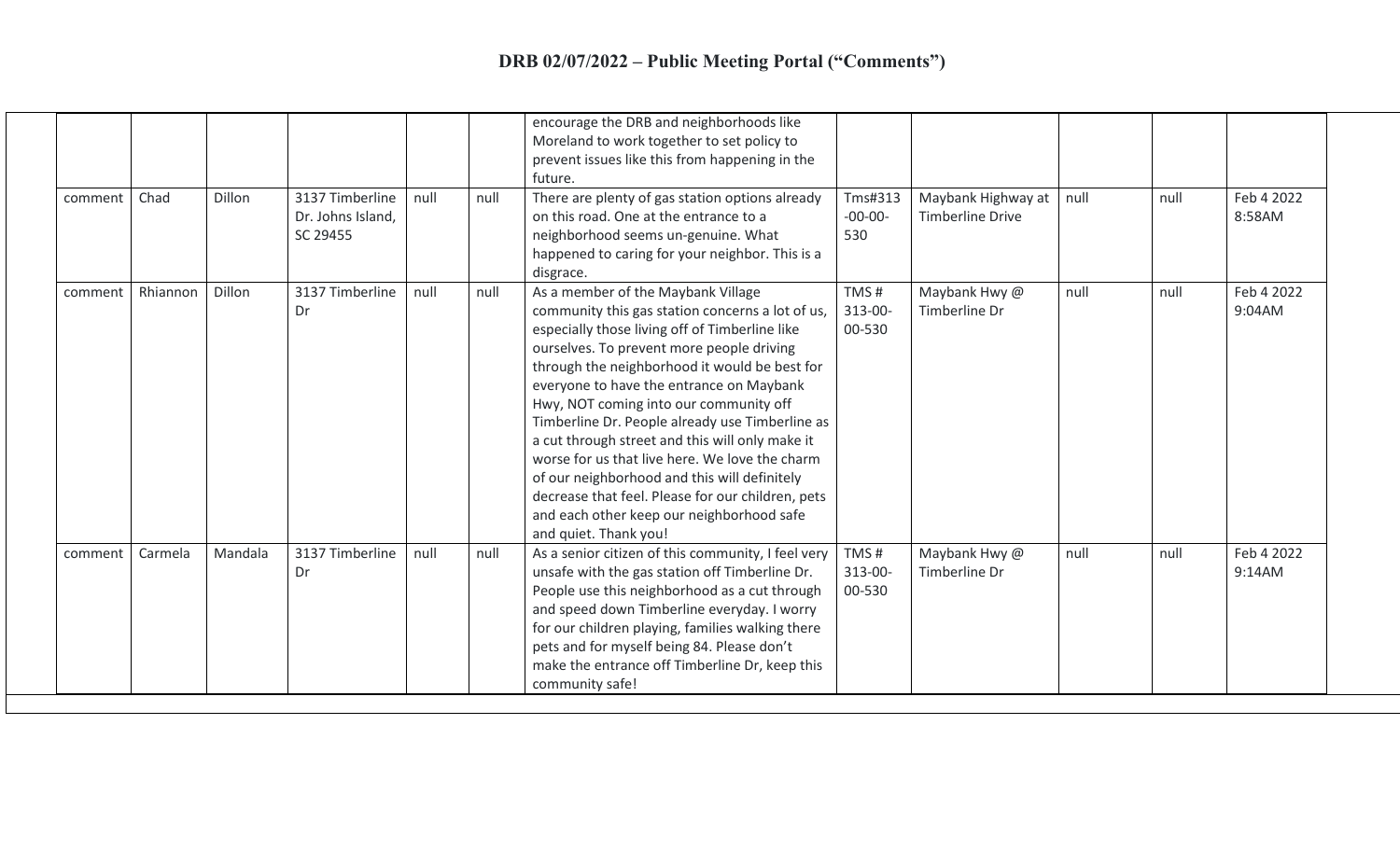| <b>Signed Up</b> | <b>First Name</b> | <b>Last Name</b> | <b>Address</b>                        | Phone         | Zoom        | Submitted          | Item        | <b>Item Description</b> | <b>Applicant</b> | Support | Date/Time  |
|------------------|-------------------|------------------|---------------------------------------|---------------|-------------|--------------------|-------------|-------------------------|------------------|---------|------------|
| To               |                   |                  |                                       | <b>Number</b> | Profile     | <b>Comment</b>     | <b>Type</b> |                         | or Public        | or      | Submitted  |
|                  |                   |                  |                                       |               | <b>Name</b> |                    |             |                         |                  | Opposed |            |
| comment          | Deborah           | Ferrell          | 3077 Grand Bay Lane, Johns Island, SC | null          | null        | First I would like | <b>TMS</b>  | Maybank Village @       | null             | null    | Feb 3 2022 |
|                  |                   |                  | 29455                                 |               |             | to say that the    | #313-       | Timberline Dr           |                  |         | 8:53PM     |
|                  |                   |                  |                                       |               |             | approval of a gas  | $00-$       |                         |                  |         |            |
|                  |                   |                  |                                       |               |             | station at this    | $00-$       |                         |                  |         |            |
|                  |                   |                  |                                       |               |             | location should    | 530         |                         |                  |         |            |
|                  |                   |                  |                                       |               |             | never have been    |             |                         |                  |         |            |
|                  |                   |                  |                                       |               |             | approved. There    |             |                         |                  |         |            |
|                  |                   |                  |                                       |               |             | are more suitable  |             |                         |                  |         |            |
|                  |                   |                  |                                       |               |             | commercial sites   |             |                         |                  |         |            |
|                  |                   |                  |                                       |               |             | off of Maybank     |             |                         |                  |         |            |
|                  |                   |                  |                                       |               |             | that do not back   |             |                         |                  |         |            |
|                  |                   |                  |                                       |               |             | up to a            |             |                         |                  |         |            |
|                  |                   |                  |                                       |               |             | neighborhood.      |             |                         |                  |         |            |
|                  |                   |                  |                                       |               |             | No other current   |             |                         |                  |         |            |
|                  |                   |                  |                                       |               |             | neighborhood on    |             |                         |                  |         |            |
|                  |                   |                  |                                       |               |             | Johns Island has a |             |                         |                  |         |            |
|                  |                   |                  |                                       |               |             | gas station at     |             |                         |                  |         |            |
|                  |                   |                  |                                       |               |             | their entrance.    |             |                         |                  |         |            |
|                  |                   |                  |                                       |               |             | Commercial         |             |                         |                  |         |            |
|                  |                   |                  |                                       |               |             | developments       |             |                         |                  |         |            |
|                  |                   |                  |                                       |               |             | similar to the     |             |                         |                  |         |            |
|                  |                   |                  |                                       |               |             | ones surrounding   |             |                         |                  |         |            |
|                  |                   |                  |                                       |               |             | the                |             |                         |                  |         |            |
|                  |                   |                  |                                       |               |             | neighborhood,      |             |                         |                  |         |            |
|                  |                   |                  |                                       |               |             | like restaurants,  |             |                         |                  |         |            |
|                  |                   |                  |                                       |               |             | office buildings,  |             |                         |                  |         |            |
|                  |                   |                  |                                       |               |             | and shops would    |             |                         |                  |         |            |
|                  |                   |                  |                                       |               |             | be more            |             |                         |                  |         |            |
|                  |                   |                  |                                       |               |             | appropriate and    |             |                         |                  |         |            |
|                  |                   |                  |                                       |               |             | blend in with the  |             |                         |                  |         |            |
|                  |                   |                  |                                       |               |             | surroundings.      |             |                         |                  |         |            |
|                  |                   |                  |                                       |               |             | Allowing a gas     |             |                         |                  |         |            |
|                  |                   |                  |                                       |               |             | station at such an |             |                         |                  |         |            |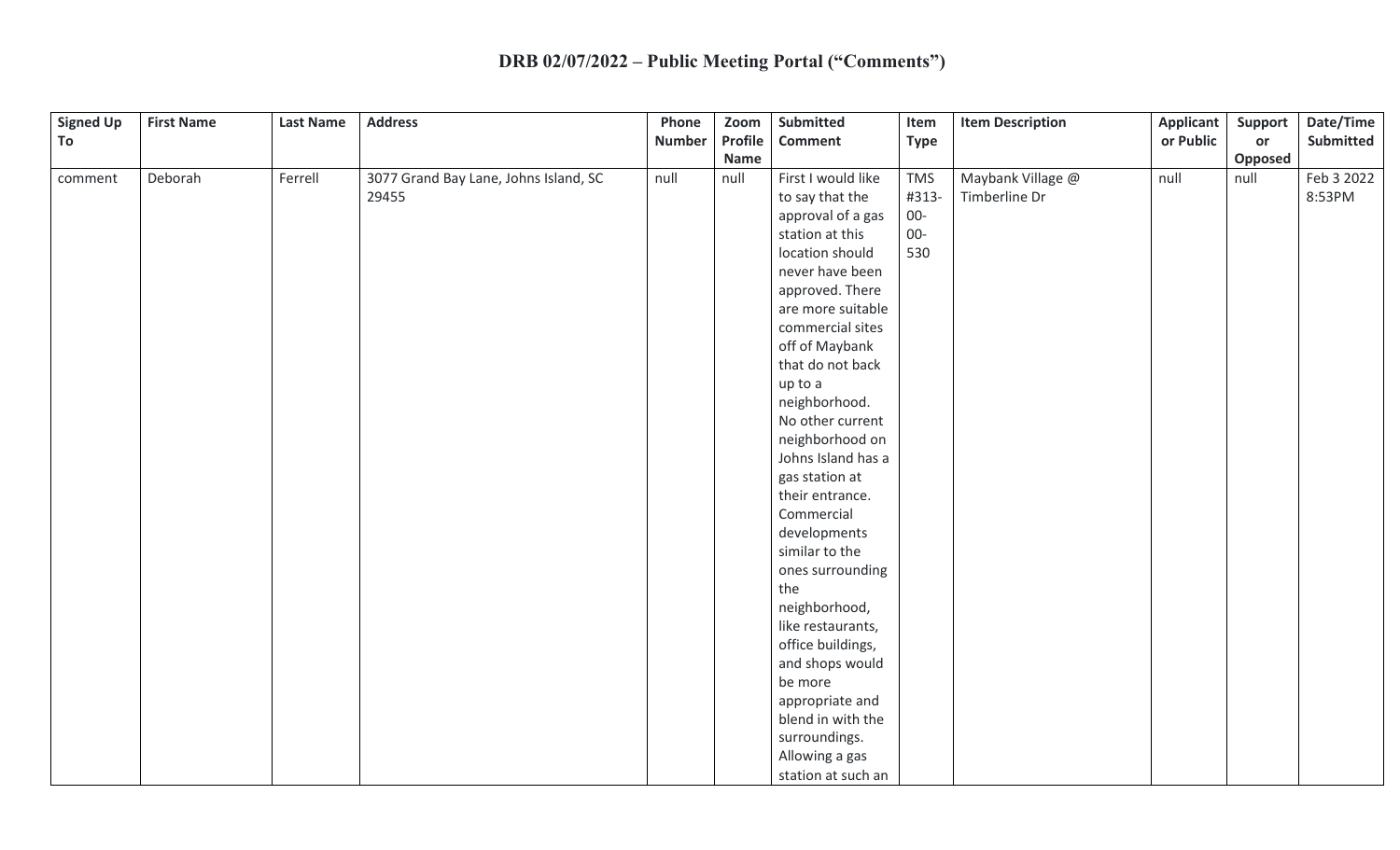| inappropriate      |
|--------------------|
| location sets a    |
| very bad           |
| precedence for     |
| the future         |
| development of     |
| Johns Island. My   |
| second point is if |
| the committee      |
| will not rescind   |
| the building of    |
| the gas station,   |
| then the design    |
| needs to be        |
| redone. The        |
| current design is  |
| horrible and will  |
| negatively impact  |
| our neighborhood   |
| with noise,        |
| fumes, and         |
| increased traffic. |
| The flow in and    |
| out of the gas     |
| station should be  |
| from the main      |
| road, Maybank,     |
| not Timberline or  |
| Meeks. All the     |
| other gas stations |
| on this island     |
| follow that type   |
| of design with the |
| entrances and      |
| exits flowing in   |
| and out onto the   |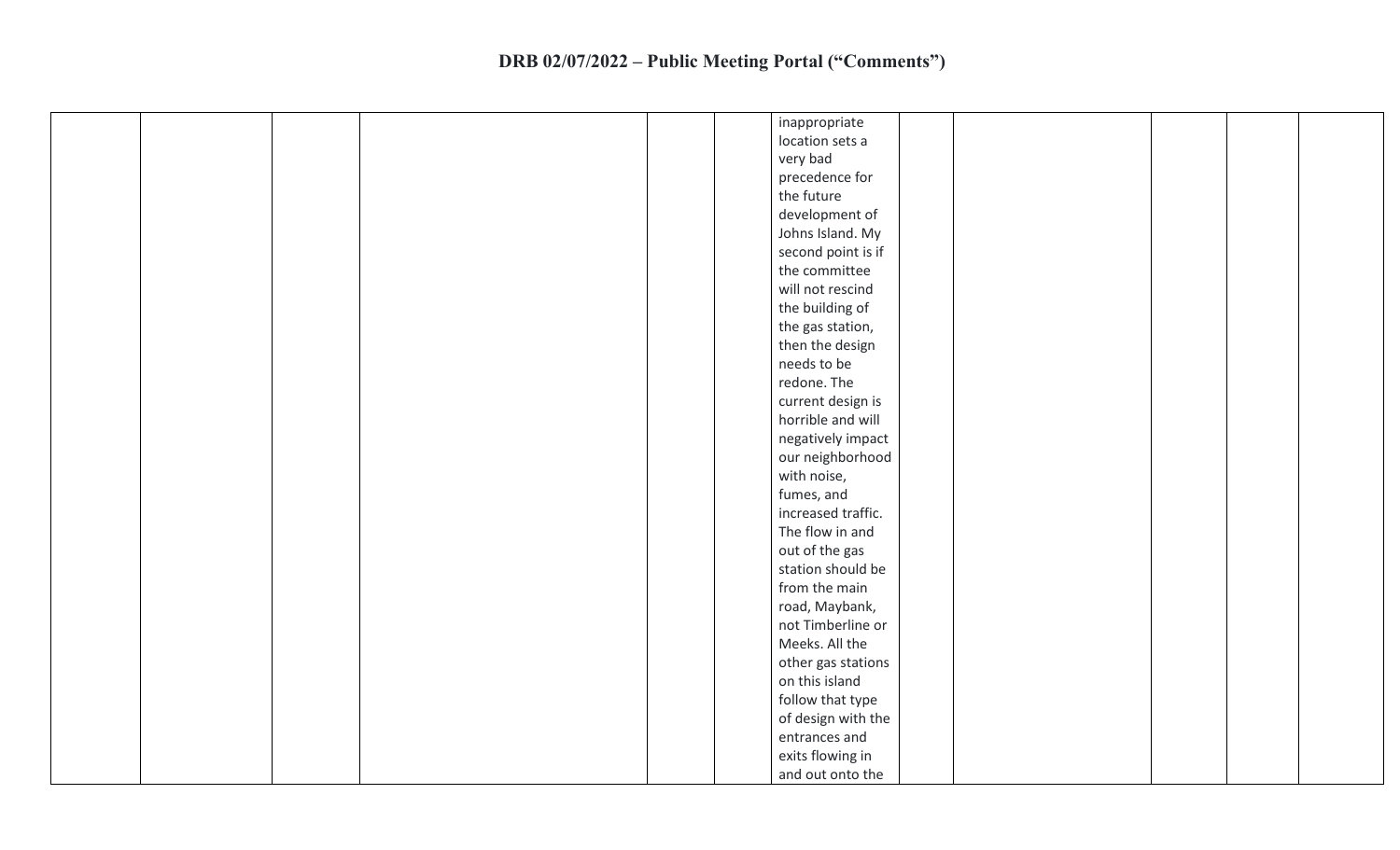|         |         |        |                     |      |      | main road. The     |                |                           |      |      |            |
|---------|---------|--------|---------------------|------|------|--------------------|----------------|---------------------------|------|------|------------|
|         |         |        |                     |      |      | gas station should |                |                           |      |      |            |
|         |         |        |                     |      |      | be facing out      |                |                           |      |      |            |
|         |         |        |                     |      |      | towards            |                |                           |      |      |            |
|         |         |        |                     |      |      | Maybank, not       |                |                           |      |      |            |
|         |         |        |                     |      |      | facing the         |                |                           |      |      |            |
|         |         |        |                     |      |      | neighborhood.      |                |                           |      |      |            |
|         |         |        |                     |      |      | The pumps          |                |                           |      |      |            |
|         |         |        |                     |      |      | should be facing   |                |                           |      |      |            |
|         |         |        |                     |      |      | out towards        |                |                           |      |      |            |
|         |         |        |                     |      |      | Maybank, as well,  |                |                           |      |      |            |
|         |         |        |                     |      |      | not on the side    |                |                           |      |      |            |
|         |         |        |                     |      |      | closest to the     |                |                           |      |      |            |
|         |         |        |                     |      |      | neighbor's         |                |                           |      |      |            |
|         |         |        |                     |      |      | property where     |                |                           |      |      |            |
|         |         |        |                     |      |      | they will have to  |                |                           |      |      |            |
|         |         |        |                     |      |      | endure             |                |                           |      |      |            |
|         |         |        |                     |      |      | continuous noise   |                |                           |      |      |            |
|         |         |        |                     |      |      | and bright lights  |                |                           |      |      |            |
|         |         |        |                     |      |      | from the light     |                |                           |      |      |            |
|         |         |        |                     |      |      | canopies. Please   |                |                           |      |      |            |
|         |         |        |                     |      |      | reconsider         |                |                           |      |      |            |
|         |         |        |                     |      |      | approving the gas  |                |                           |      |      |            |
|         |         |        |                     |      |      | station at this    |                |                           |      |      |            |
|         |         |        |                     |      |      | location, but if   |                |                           |      |      |            |
|         |         |        |                     |      |      | you will not do    |                |                           |      |      |            |
|         |         |        |                     |      |      | that, then please  |                |                           |      |      |            |
|         |         |        |                     |      |      | design the station |                |                           |      |      |            |
|         |         |        |                     |      |      | in a manner that   |                |                           |      |      |            |
|         |         |        |                     |      |      | will limit its     |                |                           |      |      |            |
|         |         |        |                     |      |      | negative impact    |                |                           |      |      |            |
|         |         |        |                     |      |      | on the homes       |                |                           |      |      |            |
|         |         |        |                     |      |      | located by the     |                |                           |      |      |            |
|         |         |        |                     |      |      | entrance.          |                |                           |      |      |            |
| comment | Stephen | Baxter | 3261 Timberline Dr. | null | null | With my            | $\overline{2}$ | Spinx Maybank @Timberline | null | null | Feb 3 2022 |
|         |         |        |                     |      |      | residence being    |                |                           |      |      | 9:22PM     |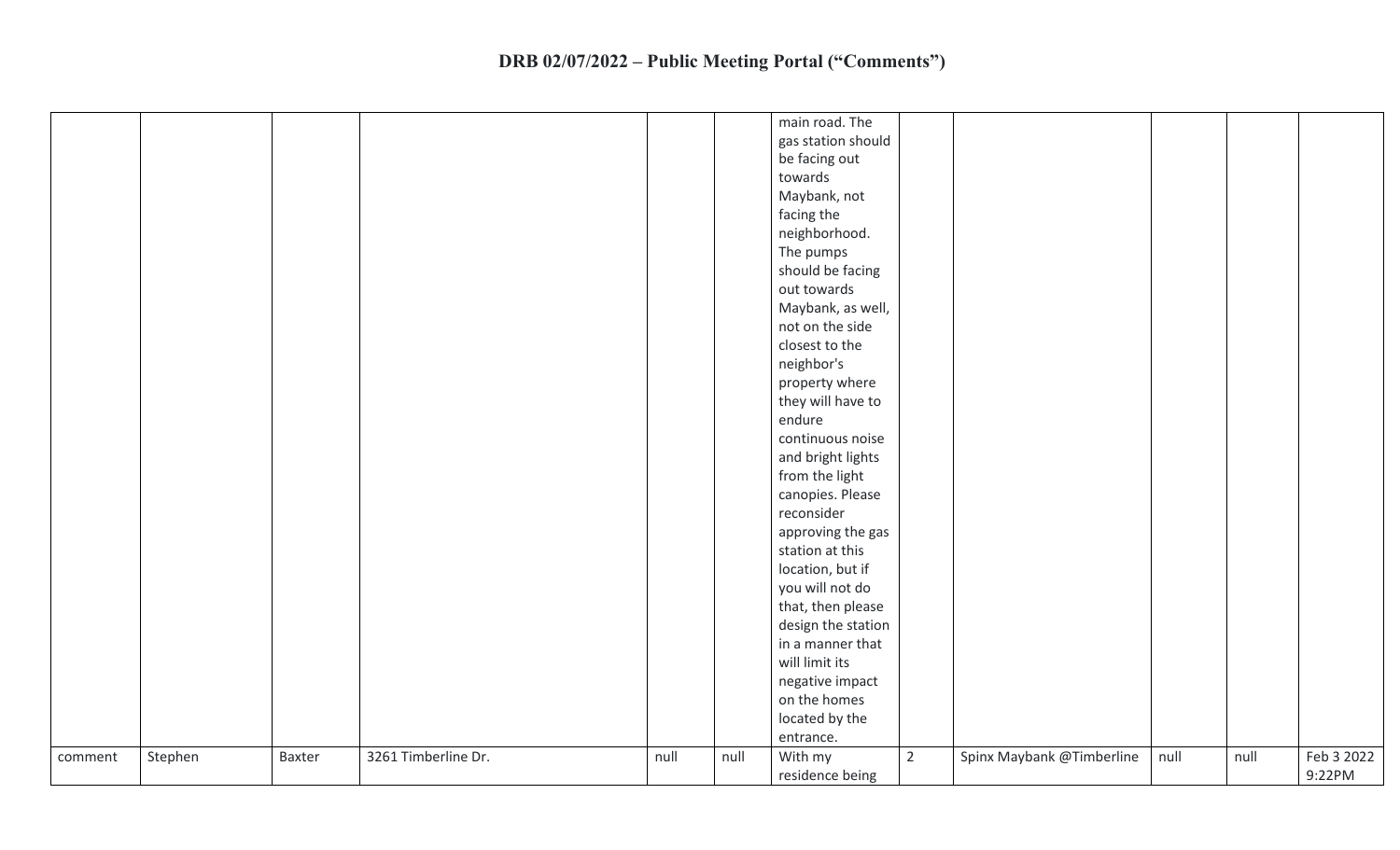| up from the<br>proposed facility,<br>I am opposed to<br>the building of<br>this gas station at<br>this location. A<br>portion of my<br>yars will share the<br>lot lines with this<br>building. Having<br>the gas station<br>entrance coming<br>off Timberline<br>and Meeks Farm<br>is not a good<br>location. The<br>entrance should<br>be coming off<br>Maybank Hwy.<br>The building, if<br>allowed to be<br>built, should have<br>the rear of the<br>building abuting<br>the houses in<br>Maybank Village<br>and the pump<br>closer to the |  | just three houses |  |
|----------------------------------------------------------------------------------------------------------------------------------------------------------------------------------------------------------------------------------------------------------------------------------------------------------------------------------------------------------------------------------------------------------------------------------------------------------------------------------------------------------------------------------------------|--|-------------------|--|
|                                                                                                                                                                                                                                                                                                                                                                                                                                                                                                                                              |  |                   |  |
|                                                                                                                                                                                                                                                                                                                                                                                                                                                                                                                                              |  |                   |  |
|                                                                                                                                                                                                                                                                                                                                                                                                                                                                                                                                              |  |                   |  |
|                                                                                                                                                                                                                                                                                                                                                                                                                                                                                                                                              |  |                   |  |
|                                                                                                                                                                                                                                                                                                                                                                                                                                                                                                                                              |  |                   |  |
|                                                                                                                                                                                                                                                                                                                                                                                                                                                                                                                                              |  |                   |  |
|                                                                                                                                                                                                                                                                                                                                                                                                                                                                                                                                              |  |                   |  |
|                                                                                                                                                                                                                                                                                                                                                                                                                                                                                                                                              |  |                   |  |
|                                                                                                                                                                                                                                                                                                                                                                                                                                                                                                                                              |  |                   |  |
|                                                                                                                                                                                                                                                                                                                                                                                                                                                                                                                                              |  |                   |  |
|                                                                                                                                                                                                                                                                                                                                                                                                                                                                                                                                              |  |                   |  |
|                                                                                                                                                                                                                                                                                                                                                                                                                                                                                                                                              |  |                   |  |
|                                                                                                                                                                                                                                                                                                                                                                                                                                                                                                                                              |  |                   |  |
|                                                                                                                                                                                                                                                                                                                                                                                                                                                                                                                                              |  |                   |  |
|                                                                                                                                                                                                                                                                                                                                                                                                                                                                                                                                              |  |                   |  |
|                                                                                                                                                                                                                                                                                                                                                                                                                                                                                                                                              |  |                   |  |
|                                                                                                                                                                                                                                                                                                                                                                                                                                                                                                                                              |  |                   |  |
|                                                                                                                                                                                                                                                                                                                                                                                                                                                                                                                                              |  |                   |  |
|                                                                                                                                                                                                                                                                                                                                                                                                                                                                                                                                              |  |                   |  |
|                                                                                                                                                                                                                                                                                                                                                                                                                                                                                                                                              |  |                   |  |
|                                                                                                                                                                                                                                                                                                                                                                                                                                                                                                                                              |  |                   |  |
|                                                                                                                                                                                                                                                                                                                                                                                                                                                                                                                                              |  |                   |  |
|                                                                                                                                                                                                                                                                                                                                                                                                                                                                                                                                              |  |                   |  |
|                                                                                                                                                                                                                                                                                                                                                                                                                                                                                                                                              |  |                   |  |
|                                                                                                                                                                                                                                                                                                                                                                                                                                                                                                                                              |  |                   |  |
|                                                                                                                                                                                                                                                                                                                                                                                                                                                                                                                                              |  |                   |  |
|                                                                                                                                                                                                                                                                                                                                                                                                                                                                                                                                              |  |                   |  |
|                                                                                                                                                                                                                                                                                                                                                                                                                                                                                                                                              |  |                   |  |
| street. This would                                                                                                                                                                                                                                                                                                                                                                                                                                                                                                                           |  |                   |  |
| cut down on the                                                                                                                                                                                                                                                                                                                                                                                                                                                                                                                              |  |                   |  |
| noise pollution                                                                                                                                                                                                                                                                                                                                                                                                                                                                                                                              |  |                   |  |
| and some of the                                                                                                                                                                                                                                                                                                                                                                                                                                                                                                                              |  |                   |  |
| light pollution                                                                                                                                                                                                                                                                                                                                                                                                                                                                                                                              |  |                   |  |
| given off from                                                                                                                                                                                                                                                                                                                                                                                                                                                                                                                               |  |                   |  |
| this facility.                                                                                                                                                                                                                                                                                                                                                                                                                                                                                                                               |  |                   |  |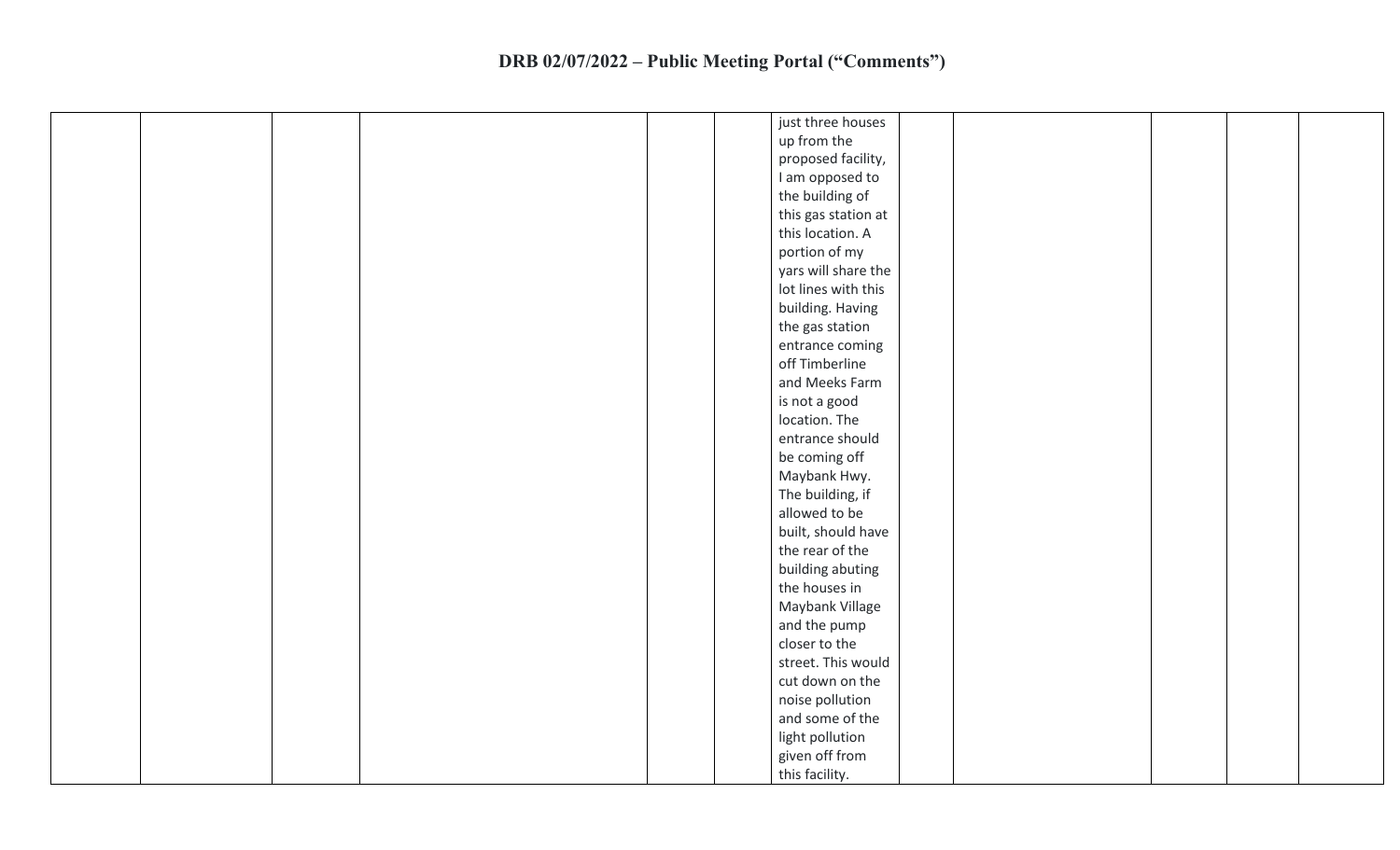| comment | Nicholas | Falvo | 3312 Hartwell, Johns Island, SC 29455 | null | null | While you          | $313 -$ | Spinx Gas Station | null | null | Feb 3 2022 |
|---------|----------|-------|---------------------------------------|------|------|--------------------|---------|-------------------|------|------|------------|
|         |          |       |                                       |      |      | consider this      | $00-$   |                   |      |      | 9:34PM     |
|         |          |       |                                       |      |      | project with the   | $00-$   |                   |      |      |            |
|         |          |       |                                       |      |      | relevant state     | 530     |                   |      |      |            |
|         |          |       |                                       |      |      | statutes, please   |         |                   |      |      |            |
|         |          |       |                                       |      |      | consider: 1) The   |         |                   |      |      |            |
|         |          |       |                                       |      |      | orientation of the |         |                   |      |      |            |
|         |          |       |                                       |      |      | gas station will   |         |                   |      |      |            |
|         |          |       |                                       |      |      | face the Maybank   |         |                   |      |      |            |
|         |          |       |                                       |      |      | Village (MBV)      |         |                   |      |      |            |
|         |          |       |                                       |      |      | neighborhood       |         |                   |      |      |            |
|         |          |       |                                       |      |      | creating a         |         |                   |      |      |            |
|         |          |       |                                       |      |      | nuisance to the    |         |                   |      |      |            |
|         |          |       |                                       |      |      | residents. This    |         |                   |      |      |            |
|         |          |       |                                       |      |      | will lead to       |         |                   |      |      |            |
|         |          |       |                                       |      |      | increased light,   |         |                   |      |      |            |
|         |          |       |                                       |      |      | noise, and air     |         |                   |      |      |            |
|         |          |       |                                       |      |      | pollution. A gas   |         |                   |      |      |            |
|         |          |       |                                       |      |      | station creates an |         |                   |      |      |            |
|         |          |       |                                       |      |      | environmental      |         |                   |      |      |            |
|         |          |       |                                       |      |      | nuisance on        |         |                   |      |      |            |
|         |          |       |                                       |      |      | several levels.    |         |                   |      |      |            |
|         |          |       |                                       |      |      | Current plans to   |         |                   |      |      |            |
|         |          |       |                                       |      |      | not address any    |         |                   |      |      |            |
|         |          |       |                                       |      |      | buffering          |         |                   |      |      |            |
|         |          |       |                                       |      |      | between the gas    |         |                   |      |      |            |
|         |          |       |                                       |      |      | station and the    |         |                   |      |      |            |
|         |          |       |                                       |      |      | neighborhood,      |         |                   |      |      |            |
|         |          |       |                                       |      |      | allowing noise,    |         |                   |      |      |            |
|         |          |       |                                       |      |      | light and odors    |         |                   |      |      |            |
|         |          |       |                                       |      |      | into our           |         |                   |      |      |            |
|         |          |       |                                       |      |      | community. 2)      |         |                   |      |      |            |
|         |          |       |                                       |      |      | Placing a gas      |         |                   |      |      |            |
|         |          |       |                                       |      |      | station at that    |         |                   |      |      |            |
|         |          |       |                                       |      |      | location will      |         |                   |      |      |            |
|         |          |       |                                       |      |      | increase           |         |                   |      |      |            |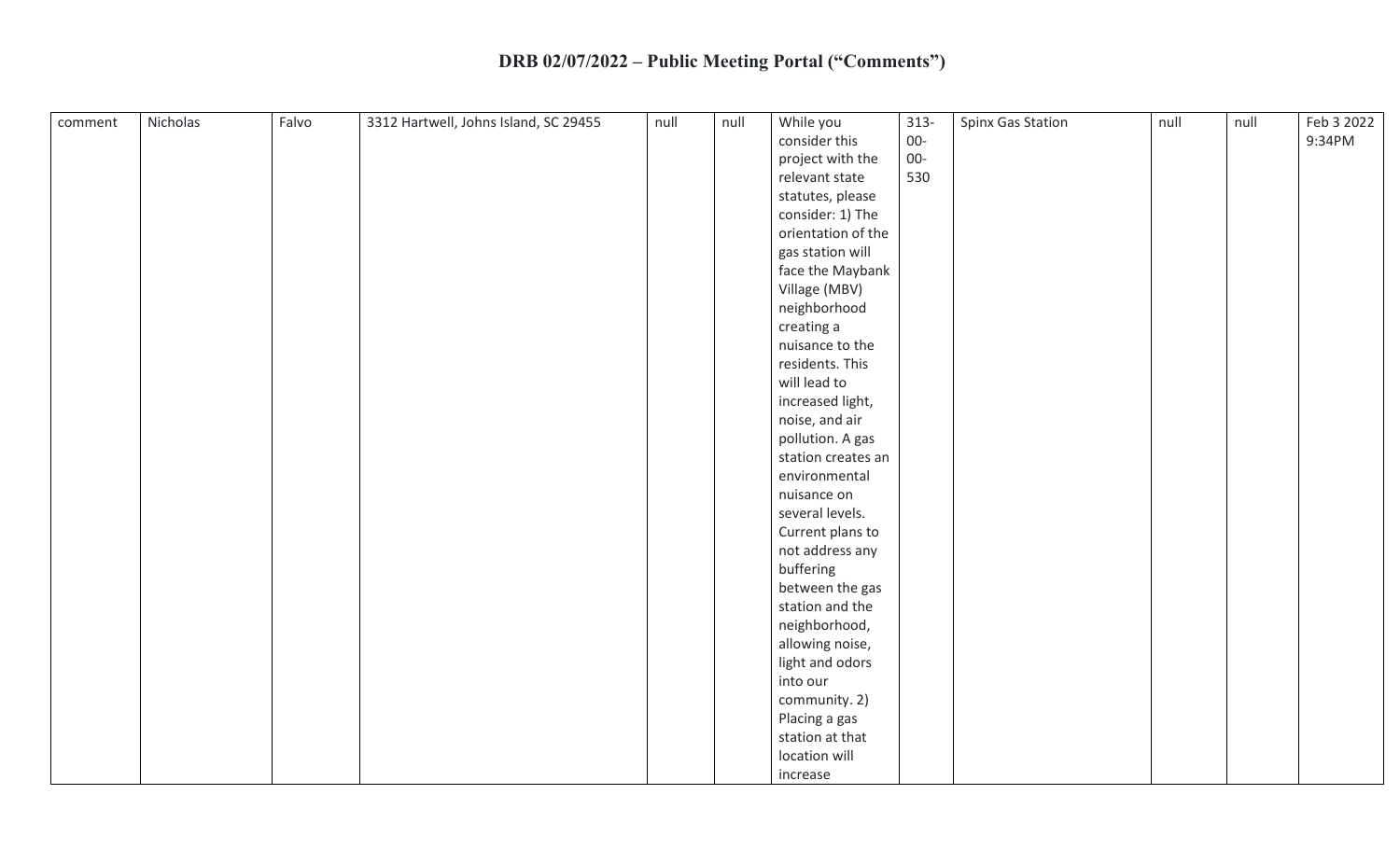|  |  | congestion and      |  |  |  |
|--|--|---------------------|--|--|--|
|  |  | traffic concerns    |  |  |  |
|  |  | along an already    |  |  |  |
|  |  | busy stretch of     |  |  |  |
|  |  | Maybank             |  |  |  |
|  |  | Highway. To         |  |  |  |
|  |  | invite more traffic |  |  |  |
|  |  | will cause more     |  |  |  |
|  |  | accidents. Please   |  |  |  |
|  |  | complete an         |  |  |  |
|  |  | exhaustive traffic  |  |  |  |
|  |  | study with all      |  |  |  |
|  |  | range of            |  |  |  |
|  |  | alternatives. 3)    |  |  |  |
|  |  | The                 |  |  |  |
|  |  | ingress/egress to   |  |  |  |
|  |  | Timberline          |  |  |  |
|  |  | creates a safety    |  |  |  |
|  |  | concern for the     |  |  |  |
|  |  | neighborhood        |  |  |  |
|  |  | filled with young   |  |  |  |
|  |  | children.           |  |  |  |
|  |  | Timberline          |  |  |  |
|  |  | already see many    |  |  |  |
|  |  | vehicles use it as  |  |  |  |
|  |  | through traffic     |  |  |  |
|  |  | to/from Cane        |  |  |  |
|  |  | Slash and Walter,   |  |  |  |
|  |  | putting residents,  |  |  |  |
|  |  | children, and pets  |  |  |  |
|  |  | at risk. In fact,   |  |  |  |
|  |  |                     |  |  |  |
|  |  | there is history of |  |  |  |
|  |  | animals being run   |  |  |  |
|  |  | over along          |  |  |  |
|  |  | Timberline by       |  |  |  |
|  |  | vehicles using it   |  |  |  |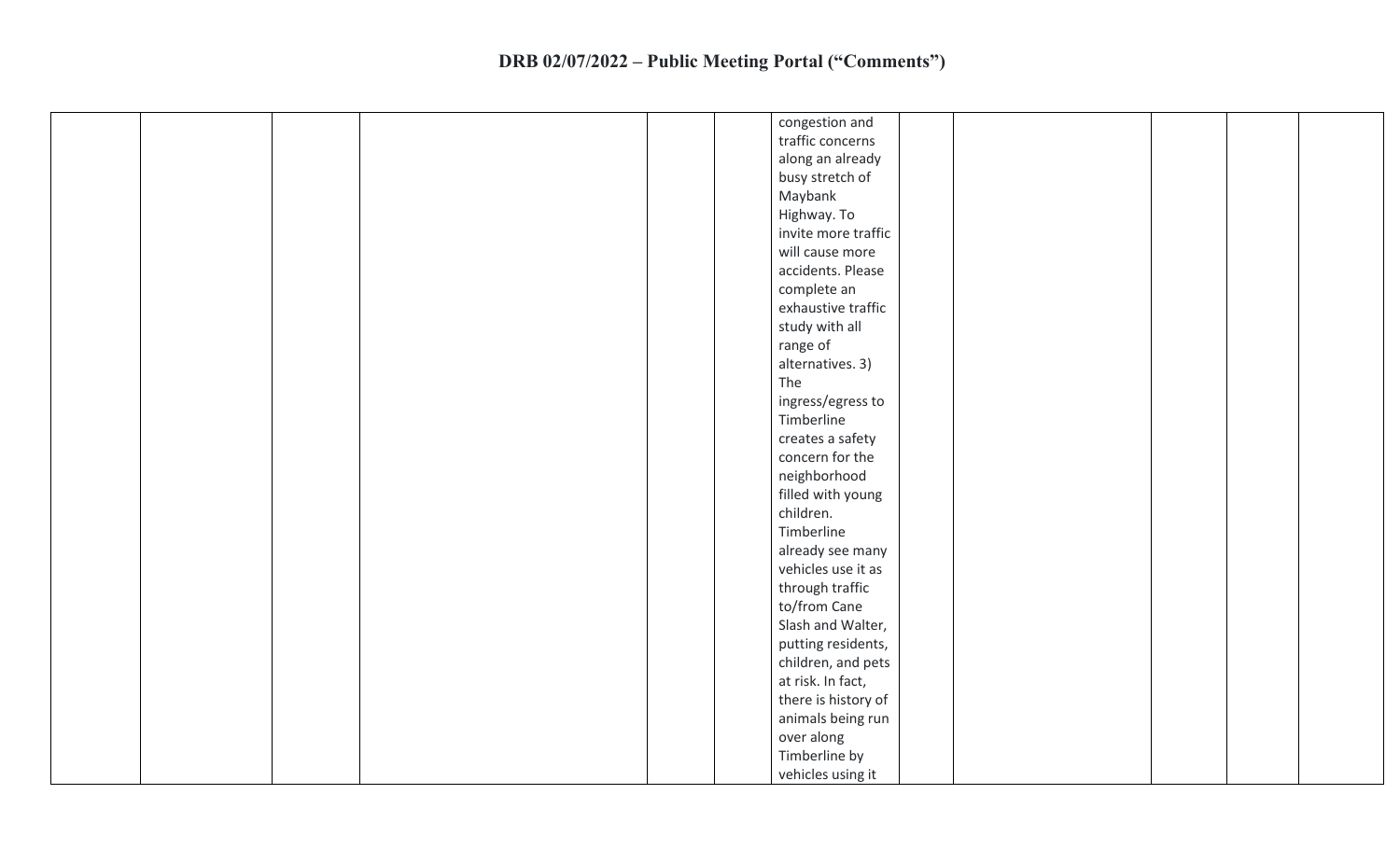|  | as a cut through.   |
|--|---------------------|
|  | 4) There are        |
|  | already 4 gas       |
|  | stations within     |
|  | 1.75 miles of the   |
|  | proposed site.      |
|  | There is another    |
|  | closed gas station  |
|  | (and public         |
|  | eyesore) within     |
|  | 1.4 miles. There is |
|  | no market for       |
|  | more gas            |
|  | stations.           |
|  | According to        |
|  | studies, a gas      |
|  | station's market    |
|  | area is up to 1.5   |
|  | miles. It takes     |
|  | 3,000 to 6,000      |
|  | people living or    |
|  | working within      |
|  | that market area    |
|  | to support a        |
|  | single gas station. |
|  | Johns Island does   |
|  | not support those   |
|  | numbers. If there   |
|  | was a demand,       |
|  | someone would       |
|  | develop the         |
|  | closed station.     |
|  | Has the             |
|  | developer           |
|  | proposed a          |
|  | feasibility study   |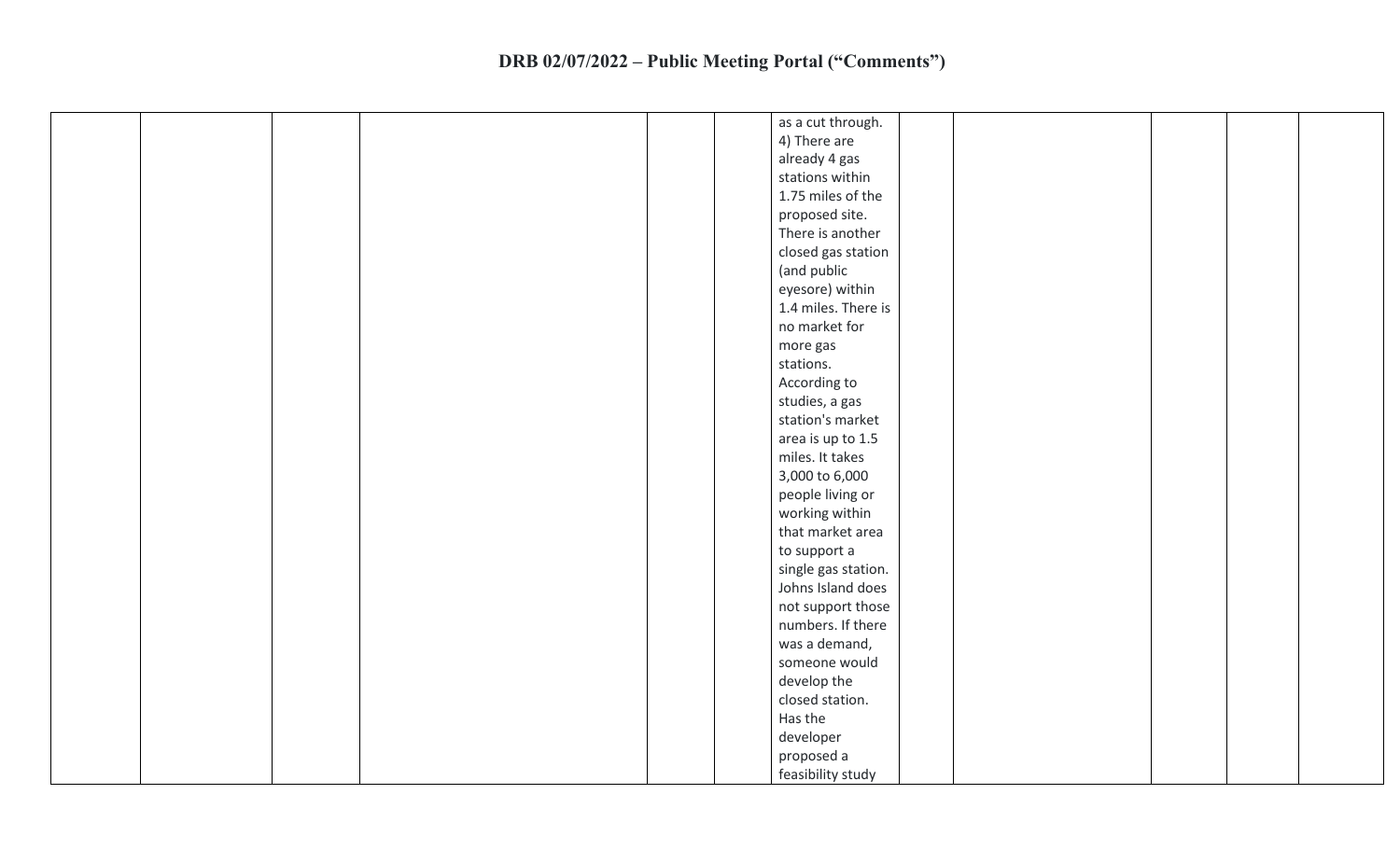|  |  | to ensure           |  |  |  |
|--|--|---------------------|--|--|--|
|  |  | viability? Please   |  |  |  |
|  |  | consider the        |  |  |  |
|  |  | current             |  |  |  |
|  |  | environment in a    |  |  |  |
|  |  | time where          |  |  |  |
|  |  | electric vehicles   |  |  |  |
|  |  | are becoming        |  |  |  |
|  |  | more and more       |  |  |  |
|  |  | popular, and even   |  |  |  |
|  |  | the Federal         |  |  |  |
|  |  | government is       |  |  |  |
|  |  | incentivizing EV's. |  |  |  |
|  |  | 5) Please consider  |  |  |  |
|  |  | all matters         |  |  |  |
|  |  | related to human    |  |  |  |
|  |  | health and the      |  |  |  |
|  |  | environment --      |  |  |  |
|  |  | specifically three  |  |  |  |
|  |  | (3) fresh water     |  |  |  |
|  |  | ponds being         |  |  |  |
|  |  | located 500, 700,   |  |  |  |
|  |  | and 900 feet from   |  |  |  |
|  |  | the gas station     |  |  |  |
|  |  | and other VOCs      |  |  |  |
|  |  | within such close   |  |  |  |
|  |  | proximity to        |  |  |  |
|  |  | residences. 6)      |  |  |  |
|  |  | This goes without   |  |  |  |
|  |  | saying, but a gas   |  |  |  |
|  |  | station will lead   |  |  |  |
|  |  | to a drastic        |  |  |  |
|  |  | decrease in         |  |  |  |
|  |  | property value. 7)  |  |  |  |
|  |  | The proposed        |  |  |  |
|  |  | location is within  |  |  |  |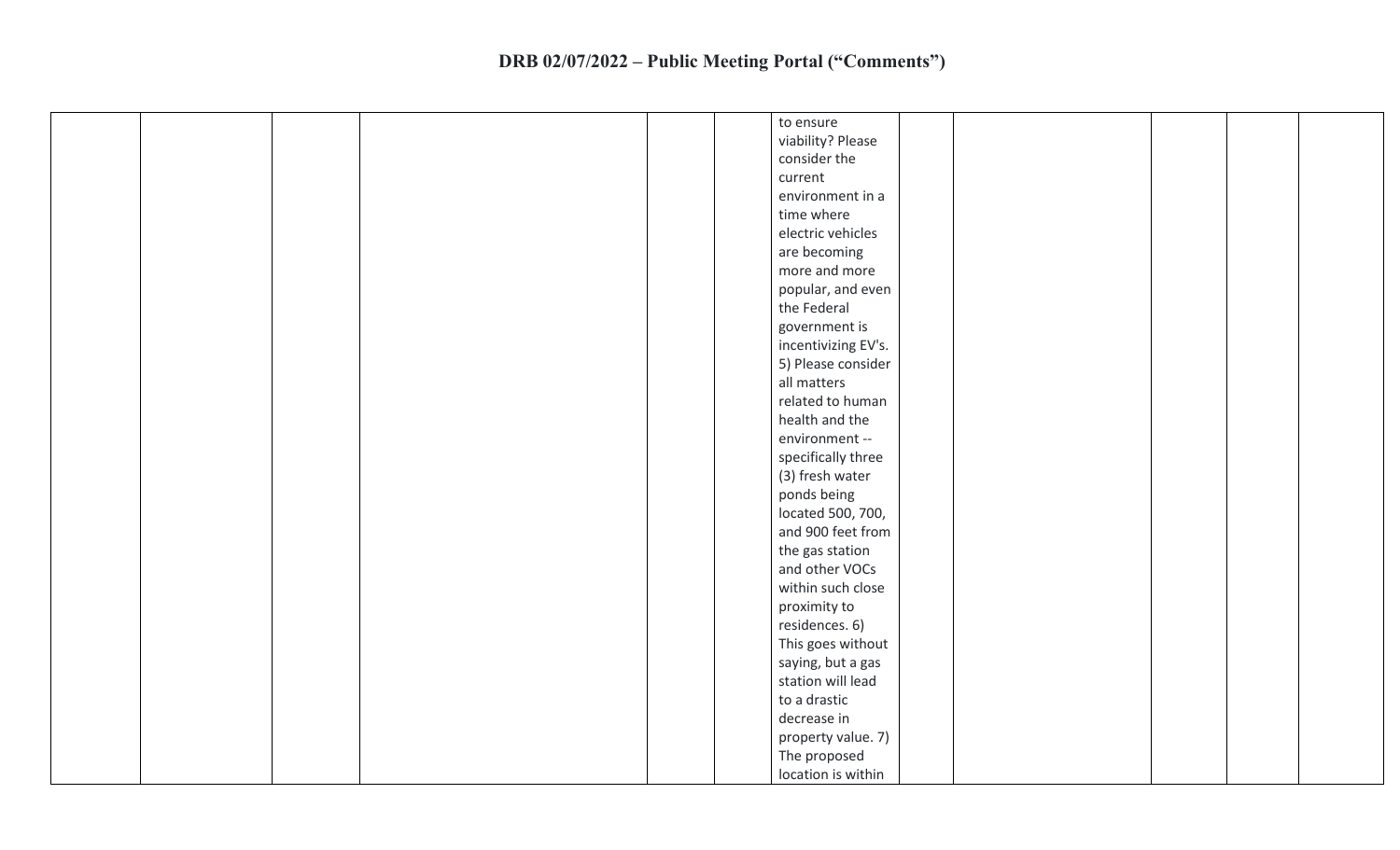|         |         |       |            |      |      | 500 feet of the     |         |                           |      |      |            |
|---------|---------|-------|------------|------|------|---------------------|---------|---------------------------|------|------|------------|
|         |         |       |            |      |      | Island School of    |         |                           |      |      |            |
|         |         |       |            |      |      | Johns Island. That  |         |                           |      |      |            |
|         |         |       |            |      |      | along should be     |         |                           |      |      |            |
|         |         |       |            |      |      | enough to stop      |         |                           |      |      |            |
|         |         |       |            |      |      | this project.       |         |                           |      |      |            |
| comment | Maybank | Owner | Fontana St | null | null | I think it's        | $313 -$ | Spinx gas station maybank | null | null | Feb 3 2022 |
|         |         |       |            |      |      | ridiculous to have  | $00-$   |                           |      |      | 10:45PM    |
|         |         |       |            |      |      | the gas station     | $00-$   |                           |      |      |            |
|         |         |       |            |      |      | right in front of a | 530     |                           |      |      |            |
|         |         |       |            |      |      | neighborhood.       |         |                           |      |      |            |
|         |         |       |            |      |      |                     |         |                           |      |      |            |
|         |         |       |            |      |      | Between the gas     |         |                           |      |      |            |
|         |         |       |            |      |      | pumps facing        |         |                           |      |      |            |
|         |         |       |            |      |      | peoples             |         |                           |      |      |            |
|         |         |       |            |      |      | backyards, the      |         |                           |      |      |            |
|         |         |       |            |      |      | smell and the eye   |         |                           |      |      |            |
|         |         |       |            |      |      | sore to see each    |         |                           |      |      |            |
|         |         |       |            |      |      | day as I pull into  |         |                           |      |      |            |
|         |         |       |            |      |      | my own              |         |                           |      |      |            |
|         |         |       |            |      |      | community irks      |         |                           |      |      |            |
|         |         |       |            |      |      | me. There are 4,    |         |                           |      |      |            |
|         |         |       |            |      |      | FOUR gas stations   |         |                           |      |      |            |
|         |         |       |            |      |      | not even a mile     |         |                           |      |      |            |
|         |         |       |            |      |      | apart on both       |         |                           |      |      |            |
|         |         |       |            |      |      | sides of maybank    |         |                           |      |      |            |
|         |         |       |            |      |      | highway. What it    |         |                           |      |      |            |
|         |         |       |            |      |      | the necessity for   |         |                           |      |      |            |
|         |         |       |            |      |      | another? If there   |         |                           |      |      |            |
|         |         |       |            |      |      | can be at least     |         |                           |      |      |            |
|         |         |       |            |      |      | one thing           |         |                           |      |      |            |
|         |         |       |            |      |      | changed it should   |         |                           |      |      |            |
|         |         |       |            |      |      | be that the         |         |                           |      |      |            |
|         |         |       |            |      |      | entrance be         |         |                           |      |      |            |
|         |         |       |            |      |      | closed that enters  |         |                           |      |      |            |
|         |         |       |            |      |      | into the maybank    |         |                           |      |      |            |
|         |         |       |            |      |      | village             |         |                           |      |      |            |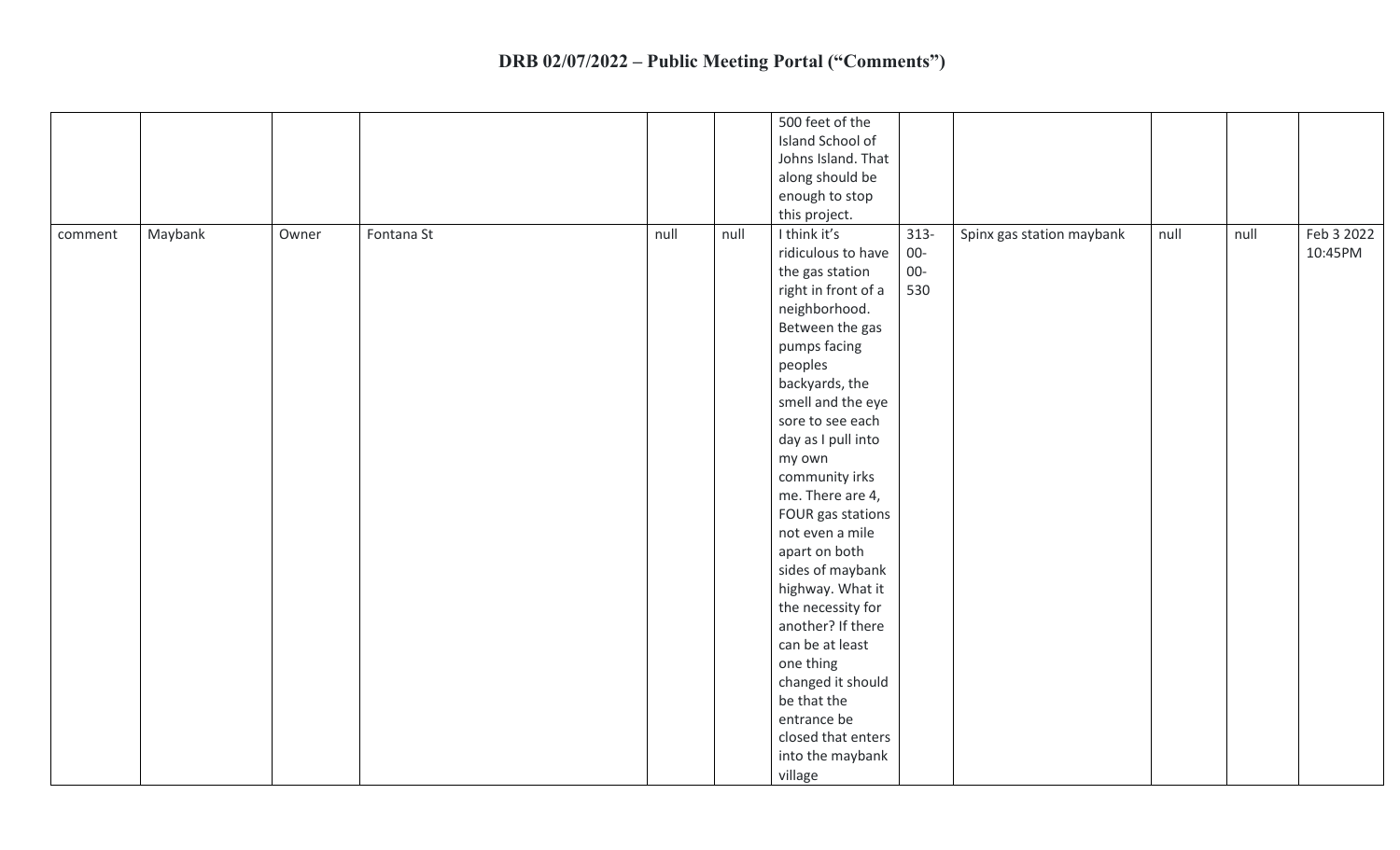|         |        |      |                 |      |      | development.<br>Between kids out<br>in the street or<br>people walking<br>their dogs, we<br>don't need any<br>more traffic or<br>random people<br>speeding through<br>the<br>neighborhood.<br>Make sure you<br>the entrance off<br>the highway and<br>take other<br>peoples thoughts<br>into<br>consideration.<br>Thank you       |    |                                                                                                                                                                           |      |      |                       |
|---------|--------|------|-----------------|------|------|-----------------------------------------------------------------------------------------------------------------------------------------------------------------------------------------------------------------------------------------------------------------------------------------------------------------------------------|----|---------------------------------------------------------------------------------------------------------------------------------------------------------------------------|------|------|-----------------------|
| comment | Pamela | Gage | 2934 Fontana St | null | null | I understand that<br>the gas station is<br>slated for<br>Maybank &<br>Timberline. I have<br>several concerns:<br>first & foremost I<br>want to know<br>what safety<br>guidelines will be<br>followed; who is<br>addressing the<br>traffic issues that<br>will occur coming<br>into & out of<br>Maybank; will<br>there be increase | #2 | 2. Maybank Hwy. @<br>Timberline Dr. TMS # 313-00-<br>00-530 Request preliminary<br>approval for a new Spinx gas<br>station and convenience<br>store. Maybank & Timberline | null | null | Feb 3 2022<br>10:55PM |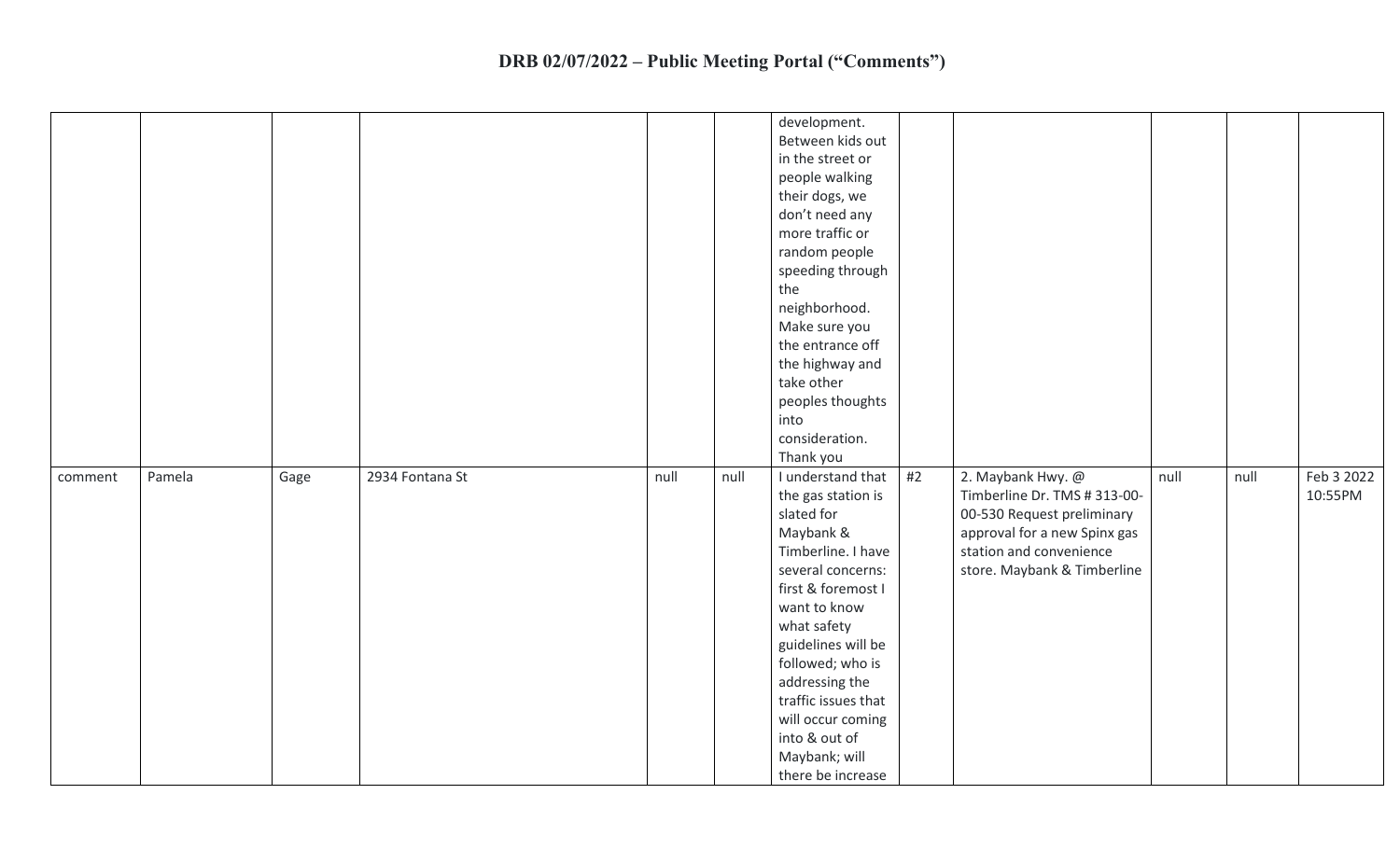|                   |        |                 |      |      | in police                  |         |                    |      |      |            |
|-------------------|--------|-----------------|------|------|----------------------------|---------|--------------------|------|------|------------|
|                   |        |                 |      |      | surveillance? I am         |         |                    |      |      |            |
|                   |        |                 |      |      | so disappointed            |         |                    |      |      |            |
|                   |        |                 |      |      | in all of the              |         |                    |      |      |            |
|                   |        |                 |      |      | construction               |         |                    |      |      |            |
|                   |        |                 |      |      | along Maybank              |         |                    |      |      |            |
|                   |        |                 |      |      | and hate that it           |         |                    |      |      |            |
|                   |        |                 |      |      | will turn into a           |         |                    |      |      |            |
|                   |        |                 |      |      | Folly road. Yes,           |         |                    |      |      |            |
|                   |        |                 |      |      | this may increase          |         |                    |      |      |            |
|                   |        |                 |      |      | our property               |         |                    |      |      |            |
|                   |        |                 |      |      | value, but all of          |         |                    |      |      |            |
|                   |        |                 |      |      | the construction           |         |                    |      |      |            |
|                   |        |                 |      |      | has killed wildlife,       |         |                    |      |      |            |
|                   |        |                 |      |      | serenity of John's         |         |                    |      |      |            |
|                   |        |                 |      |      | Island, traffic,           |         |                    |      |      |            |
|                   |        |                 |      |      | crime. What                |         |                    |      |      |            |
|                   |        |                 |      |      |                            |         |                    |      |      |            |
|                   |        |                 |      |      | fora gas<br>station. Greed |         |                    |      |      |            |
|                   |        |                 |      |      |                            |         |                    |      |      |            |
|                   |        |                 |      |      | Unrestrained               |         |                    |      |      |            |
|                   |        |                 |      |      | greed in an                |         |                    |      |      |            |
|                   |        |                 |      |      | individual can             |         |                    |      |      |            |
|                   |        |                 |      |      | lead to                    |         |                    |      |      |            |
|                   |        |                 |      |      | callousness,               |         |                    |      |      |            |
|                   |        |                 |      |      | arrogance, and             |         |                    |      |      |            |
|                   |        |                 |      |      | even                       |         |                    |      |      |            |
|                   |        |                 |      |      | megalomania. A             |         |                    |      |      |            |
|                   |        |                 |      |      | person                     |         |                    |      |      |            |
|                   |        |                 |      |      | dominated by               |         |                    |      |      |            |
|                   |        |                 |      |      | greed will often           |         |                    |      |      |            |
|                   |        |                 |      |      | ignore the harm            |         |                    |      |      |            |
|                   |        |                 |      |      | their actions can          |         |                    |      |      |            |
|                   |        |                 |      |      | cause others.              |         |                    |      |      |            |
| Jordan<br>comment | Manger | 2911 Fontana st | null | null | Please consider            | $313 -$ | Spinx Gas Station  | null | null | Feb 3 2022 |
|                   |        |                 |      |      | the communities            | $00-$   | Maybank/Timberline |      |      | 11:07PM    |
|                   |        |                 |      |      | outreach and               |         |                    |      |      |            |
|                   |        |                 |      |      |                            |         |                    |      |      |            |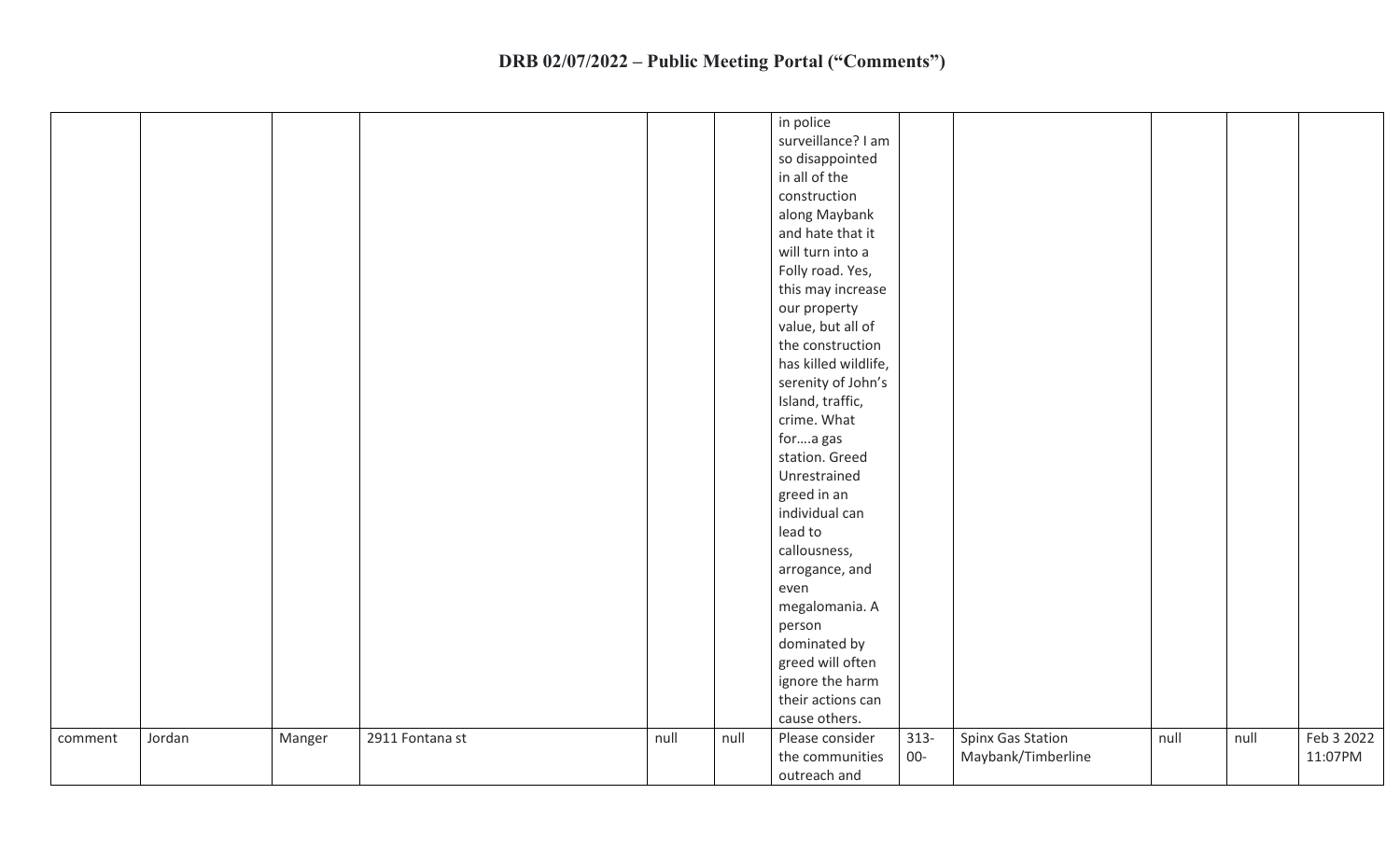| $00-$<br>opinions towards |
|---------------------------|
| this matter. There<br>530 |
| are a lot of              |
| families with             |
| children and              |
| many people who           |
| actively walk/jog         |
| in the                    |
| development. We           |
| don't need any            |
| more traffic              |
| through here and          |
| especially the            |
| kind that a gas           |
| station brings.           |
| There are 4 gas           |
| stations within a         |
| 5 minute drive            |
| from either               |
| direction. Why            |
| have another? It's        |
| just going to be          |
| an eye sore for           |
| anyone who lives          |
| here, let alone           |
| the poor people           |
| who back up to it.        |
| Shame none of             |
| the plan                  |
| designers care to         |
| think about               |
| anyone else               |
| besides there             |
| own pockets.              |
| What about the            |
| home values for           |
|                           |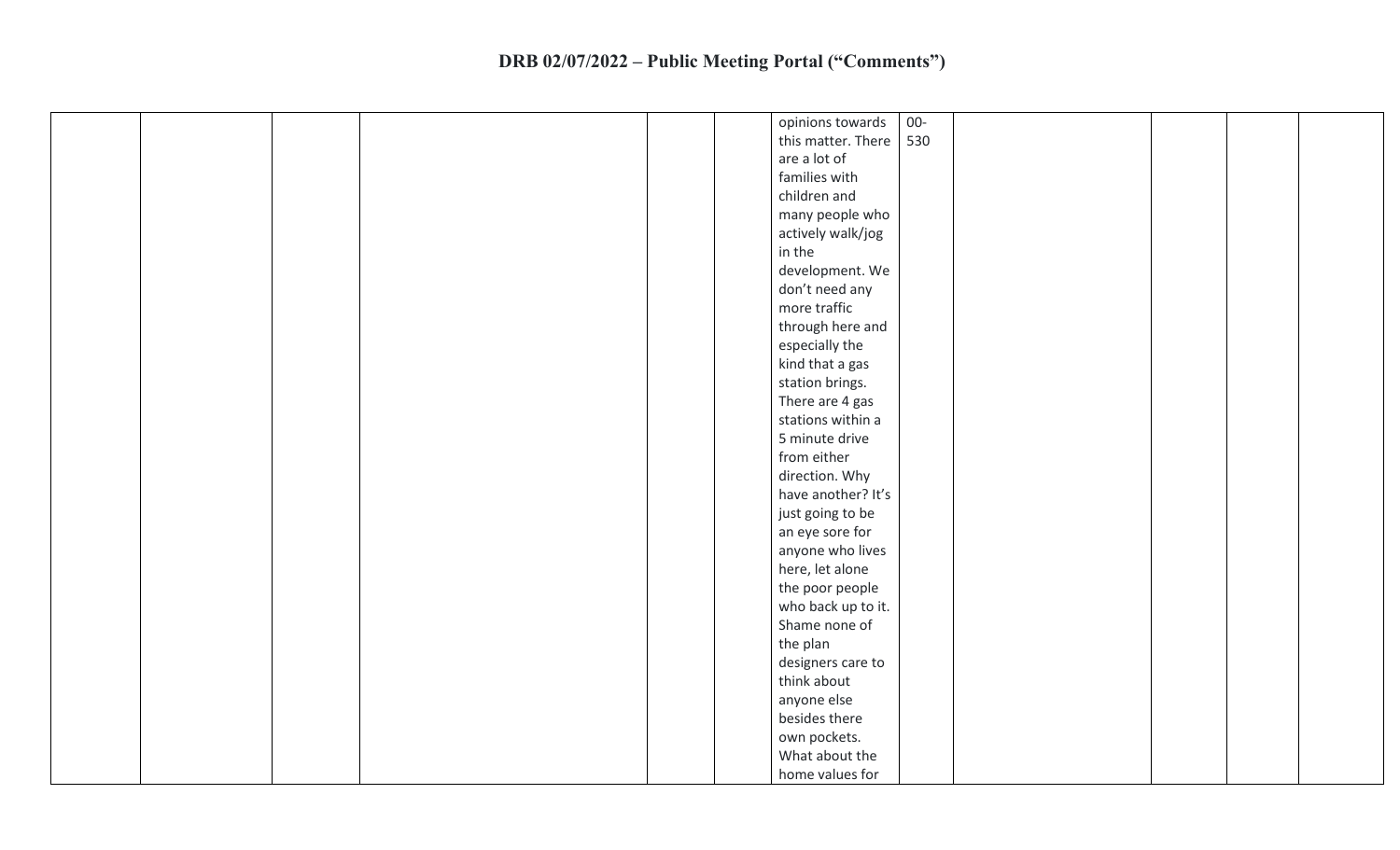|         |        |          |                               |      |      | the people who    |                      |      |      |            |
|---------|--------|----------|-------------------------------|------|------|-------------------|----------------------|------|------|------------|
|         |        |          |                               |      |      | live in here?     |                      |      |      |            |
|         |        |          |                               |      |      | Random people     |                      |      |      |            |
|         |        |          |                               |      |      | walking through   |                      |      |      |            |
|         |        |          |                               |      |      | all hours of the  |                      |      |      |            |
|         |        |          |                               |      |      | night? I know the |                      |      |      |            |
|         |        |          |                               |      |      | plans are already |                      |      |      |            |
|         |        |          |                               |      |      | in effect but if  |                      |      |      |            |
|         |        |          |                               |      |      | there is any      |                      |      |      |            |
|         |        |          |                               |      |      | saving grace,     |                      |      |      |            |
|         |        |          |                               |      |      | please make the   |                      |      |      |            |
|         |        |          |                               |      |      | main entrance off |                      |      |      |            |
|         |        |          |                               |      |      | Maybank           |                      |      |      |            |
|         |        |          |                               |      |      | highway and not   |                      |      |      |            |
|         |        |          |                               |      |      | inside the        |                      |      |      |            |
|         |        |          |                               |      |      | community. This   |                      |      |      |            |
|         |        |          |                               |      |      | will back up      |                      |      |      |            |
|         |        |          |                               |      |      | anyone trying to  |                      |      |      |            |
|         |        |          |                               |      |      | get in or out of  |                      |      |      |            |
|         |        |          |                               |      |      | their own         |                      |      |      |            |
|         |        |          |                               |      |      | neighborhood.     |                      |      |      |            |
|         |        |          |                               |      |      | Leave it on the   |                      |      |      |            |
|         |        |          |                               |      |      | outside and leave |                      |      |      |            |
|         |        |          |                               |      |      | the neighborhood  |                      |      |      |            |
|         |        |          |                               |      |      | alone. Thank you  |                      |      |      |            |
|         |        |          |                               |      |      | from all of us in |                      |      |      |            |
|         |        |          |                               |      |      | Maybank Village.  |                      |      |      |            |
| comment | Amanda | Peterson | 3265 Hartwell St Johns Island | null | null | The proposed      | Spinx on Maybank and | null | null | Feb 4 2022 |
|         |        |          |                               |      |      | layout of this    | Timberline           |      |      | 8:01AM     |
|         |        |          |                               |      |      | project is unsafe |                      |      |      |            |
|         |        |          |                               |      |      | for our           |                      |      |      |            |
|         |        |          |                               |      |      | community. The    |                      |      |      |            |
|         |        |          |                               |      |      | gas pumps should  |                      |      |      |            |
|         |        |          |                               |      |      | be facing         |                      |      |      |            |
|         |        |          |                               |      |      | Maybank, not our  |                      |      |      |            |
|         |        |          |                               |      |      | homes. The        |                      |      |      |            |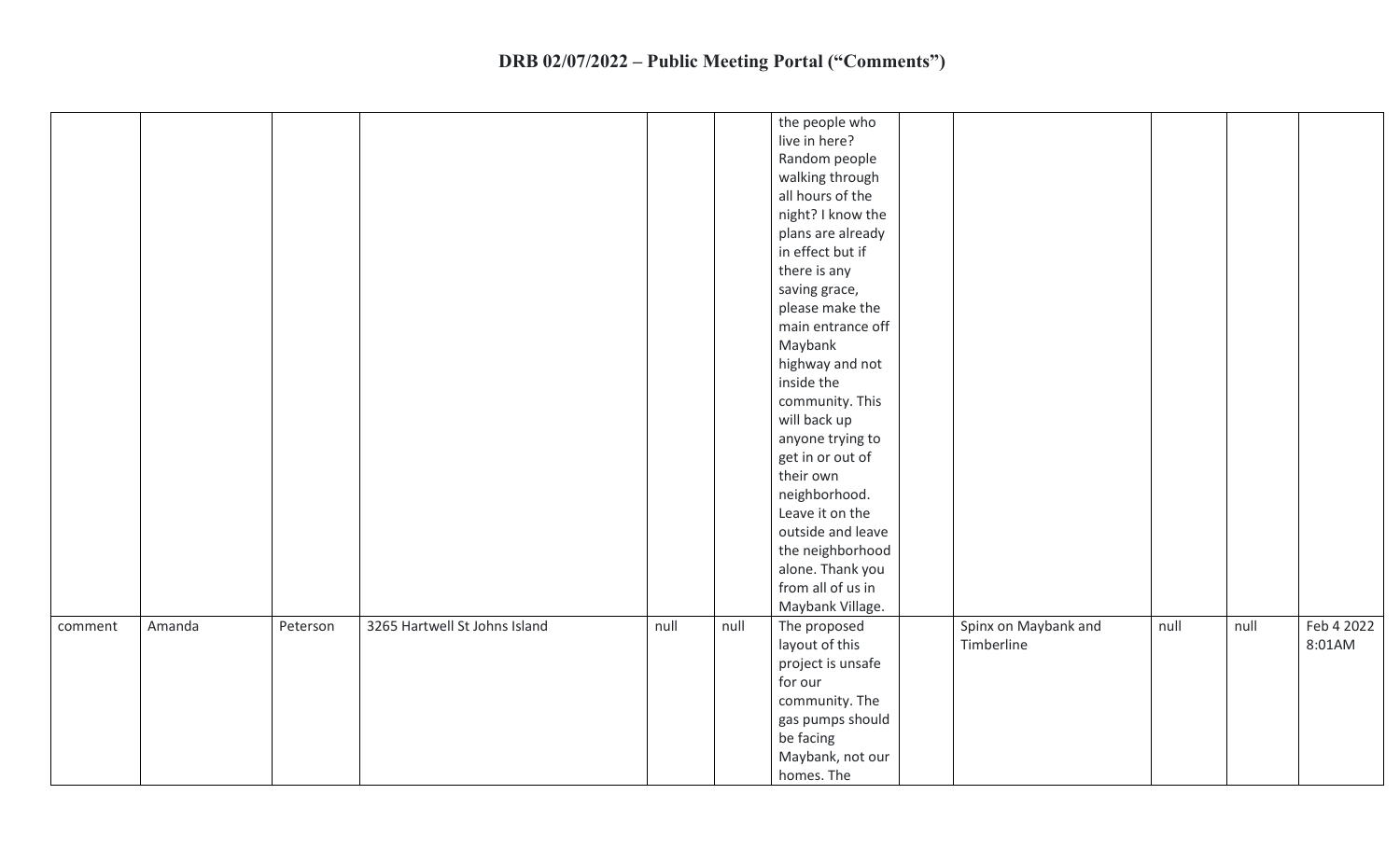|         |        |              |                 |      |      | fumes, alone,<br>cause major<br>concern.<br>Additionally,<br>there needs to be<br>an entrance from<br>Maybank.<br>Timberline is not<br>a large road and<br>there are children<br>constantly playing<br>along the homes<br>of this street. The<br>increase of traffic<br>would be a major<br>safety hazard.<br>Creating an<br>entrance from<br>Maybank would<br>prevent the<br>excessive traffic.<br>We know it's<br>happening, but<br>the design MUST<br>change to<br>maintain the<br>integrity of our |                                                                     |      |      |                      |
|---------|--------|--------------|-----------------|------|------|--------------------------------------------------------------------------------------------------------------------------------------------------------------------------------------------------------------------------------------------------------------------------------------------------------------------------------------------------------------------------------------------------------------------------------------------------------------------------------------------------------|---------------------------------------------------------------------|------|------|----------------------|
| comment | Edward | <b>Burns</b> | 2905 Fontana St | null | null | community.<br>I am disappointed<br>a gas station is<br>going in at the<br>entrance to our<br>housing<br>development. I<br>understand the<br>property                                                                                                                                                                                                                                                                                                                                                   | Sphinx Gas Station Maybank<br>Hwy at entrance to Maybank<br>Village | null | null | Feb 4 2022<br>8:04AM |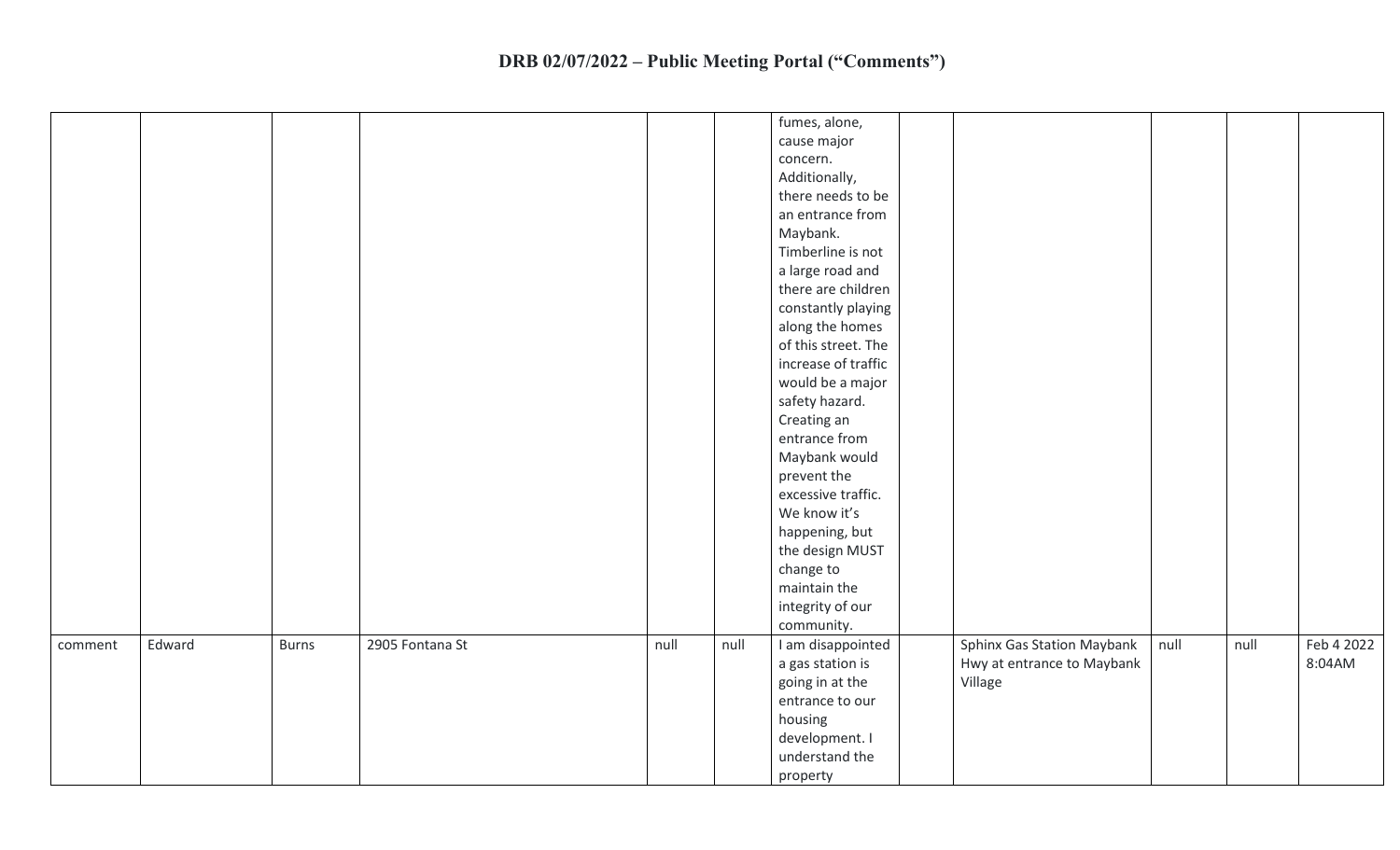| concerned is for<br>commercial use,<br>but feel it can go<br>to a much better<br>use. There's no<br>place for this<br>project to go next<br>to a<br>neighborhood<br>with young<br>children. If the<br>project is<br>approved, there<br>ABSOLUTELY<br>MUST BE AN<br><b>ENTRANCE TO IT</b><br><b>FROM MAYBANK</b><br>HIGHWAY, to<br>attempt to lessen<br>unnecessary<br>traffic through<br>our development.<br>Thank you, Ted<br><b>Burns Maybank</b><br>Village Resident<br>1920 Westminster Rd Charleston SC<br>There isn't<br>Maybank at Timberline<br>Hudson<br>null<br>null<br>TMS#<br>null<br>null<br>comment<br>James<br>8:30AM<br>enough good gas<br>279-<br>stations on the<br>$00-$<br>island. The<br>$00-$<br>055,<br>current gas<br>056,<br>stations are in<br>horrible locations.<br>057<br>This would help<br>with the current<br>situation. |  |  |  |  |  |  |
|----------------------------------------------------------------------------------------------------------------------------------------------------------------------------------------------------------------------------------------------------------------------------------------------------------------------------------------------------------------------------------------------------------------------------------------------------------------------------------------------------------------------------------------------------------------------------------------------------------------------------------------------------------------------------------------------------------------------------------------------------------------------------------------------------------------------------------------------------------|--|--|--|--|--|--|
| Feb 4 2022                                                                                                                                                                                                                                                                                                                                                                                                                                                                                                                                                                                                                                                                                                                                                                                                                                               |  |  |  |  |  |  |
|                                                                                                                                                                                                                                                                                                                                                                                                                                                                                                                                                                                                                                                                                                                                                                                                                                                          |  |  |  |  |  |  |
|                                                                                                                                                                                                                                                                                                                                                                                                                                                                                                                                                                                                                                                                                                                                                                                                                                                          |  |  |  |  |  |  |
|                                                                                                                                                                                                                                                                                                                                                                                                                                                                                                                                                                                                                                                                                                                                                                                                                                                          |  |  |  |  |  |  |
|                                                                                                                                                                                                                                                                                                                                                                                                                                                                                                                                                                                                                                                                                                                                                                                                                                                          |  |  |  |  |  |  |
|                                                                                                                                                                                                                                                                                                                                                                                                                                                                                                                                                                                                                                                                                                                                                                                                                                                          |  |  |  |  |  |  |
|                                                                                                                                                                                                                                                                                                                                                                                                                                                                                                                                                                                                                                                                                                                                                                                                                                                          |  |  |  |  |  |  |
|                                                                                                                                                                                                                                                                                                                                                                                                                                                                                                                                                                                                                                                                                                                                                                                                                                                          |  |  |  |  |  |  |
|                                                                                                                                                                                                                                                                                                                                                                                                                                                                                                                                                                                                                                                                                                                                                                                                                                                          |  |  |  |  |  |  |
|                                                                                                                                                                                                                                                                                                                                                                                                                                                                                                                                                                                                                                                                                                                                                                                                                                                          |  |  |  |  |  |  |
|                                                                                                                                                                                                                                                                                                                                                                                                                                                                                                                                                                                                                                                                                                                                                                                                                                                          |  |  |  |  |  |  |
|                                                                                                                                                                                                                                                                                                                                                                                                                                                                                                                                                                                                                                                                                                                                                                                                                                                          |  |  |  |  |  |  |
|                                                                                                                                                                                                                                                                                                                                                                                                                                                                                                                                                                                                                                                                                                                                                                                                                                                          |  |  |  |  |  |  |
|                                                                                                                                                                                                                                                                                                                                                                                                                                                                                                                                                                                                                                                                                                                                                                                                                                                          |  |  |  |  |  |  |
|                                                                                                                                                                                                                                                                                                                                                                                                                                                                                                                                                                                                                                                                                                                                                                                                                                                          |  |  |  |  |  |  |
|                                                                                                                                                                                                                                                                                                                                                                                                                                                                                                                                                                                                                                                                                                                                                                                                                                                          |  |  |  |  |  |  |
|                                                                                                                                                                                                                                                                                                                                                                                                                                                                                                                                                                                                                                                                                                                                                                                                                                                          |  |  |  |  |  |  |
|                                                                                                                                                                                                                                                                                                                                                                                                                                                                                                                                                                                                                                                                                                                                                                                                                                                          |  |  |  |  |  |  |
|                                                                                                                                                                                                                                                                                                                                                                                                                                                                                                                                                                                                                                                                                                                                                                                                                                                          |  |  |  |  |  |  |
|                                                                                                                                                                                                                                                                                                                                                                                                                                                                                                                                                                                                                                                                                                                                                                                                                                                          |  |  |  |  |  |  |
|                                                                                                                                                                                                                                                                                                                                                                                                                                                                                                                                                                                                                                                                                                                                                                                                                                                          |  |  |  |  |  |  |
|                                                                                                                                                                                                                                                                                                                                                                                                                                                                                                                                                                                                                                                                                                                                                                                                                                                          |  |  |  |  |  |  |
|                                                                                                                                                                                                                                                                                                                                                                                                                                                                                                                                                                                                                                                                                                                                                                                                                                                          |  |  |  |  |  |  |
|                                                                                                                                                                                                                                                                                                                                                                                                                                                                                                                                                                                                                                                                                                                                                                                                                                                          |  |  |  |  |  |  |
|                                                                                                                                                                                                                                                                                                                                                                                                                                                                                                                                                                                                                                                                                                                                                                                                                                                          |  |  |  |  |  |  |
|                                                                                                                                                                                                                                                                                                                                                                                                                                                                                                                                                                                                                                                                                                                                                                                                                                                          |  |  |  |  |  |  |
|                                                                                                                                                                                                                                                                                                                                                                                                                                                                                                                                                                                                                                                                                                                                                                                                                                                          |  |  |  |  |  |  |
|                                                                                                                                                                                                                                                                                                                                                                                                                                                                                                                                                                                                                                                                                                                                                                                                                                                          |  |  |  |  |  |  |
|                                                                                                                                                                                                                                                                                                                                                                                                                                                                                                                                                                                                                                                                                                                                                                                                                                                          |  |  |  |  |  |  |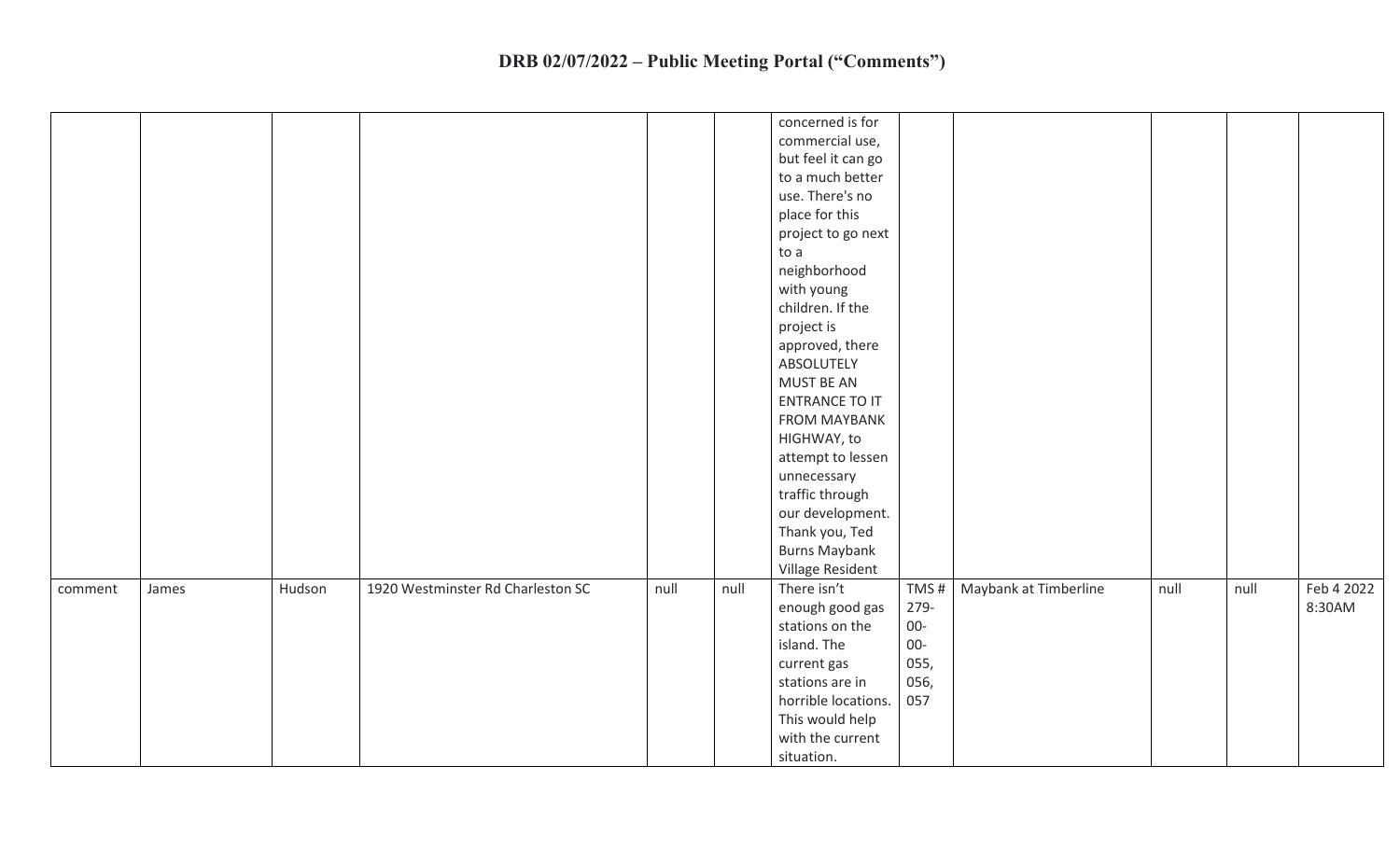| comment | Andrea | Woodfield | 752 Woodward Road, CHS | null | null | Moreland has              | 1. | 505 St. Andrews Boulevard - | null | null | Feb 4 2022 |
|---------|--------|-----------|------------------------|------|------|---------------------------|----|-----------------------------|------|------|------------|
|         |        |           |                        |      |      | worked and                |    | TMS#421-03-00-156           |      |      | 8:53AM     |
|         |        |           |                        |      |      | continues to work         |    |                             |      |      |            |
|         |        |           |                        |      |      | diligently along          |    |                             |      |      |            |
|         |        |           |                        |      |      | with the Ashley           |    |                             |      |      |            |
|         |        |           |                        |      |      | <b>Bridge District to</b> |    |                             |      |      |            |
|         |        |           |                        |      |      | preserve the              |    |                             |      |      |            |
|         |        |           |                        |      |      | character of its          |    |                             |      |      |            |
|         |        |           |                        |      |      | neighborhood              |    |                             |      |      |            |
|         |        |           |                        |      |      | especially as its         |    |                             |      |      |            |
|         |        |           |                        |      |      | importance as             |    |                             |      |      |            |
|         |        |           |                        |      |      | one of the major          |    |                             |      |      |            |
|         |        |           |                        |      |      | gateways to and           |    |                             |      |      |            |
|         |        |           |                        |      |      | from the city of          |    |                             |      |      |            |
|         |        |           |                        |      |      | Charleston                |    |                             |      |      |            |
|         |        |           |                        |      |      | becomes more              |    |                             |      |      |            |
|         |        |           |                        |      |      | evident. We               |    |                             |      |      |            |
|         |        |           |                        |      |      | understand that           |    |                             |      |      |            |
|         |        |           |                        |      |      | the DRB issued a          |    |                             |      |      |            |
|         |        |           |                        |      |      | very specific and         |    |                             |      |      |            |
|         |        |           |                        |      |      | low impact                |    |                             |      |      |            |
|         |        |           |                        |      |      | permit to the new         |    |                             |      |      |            |
|         |        |           |                        |      |      | owners of 505 St.         |    |                             |      |      |            |
|         |        |           |                        |      |      | Andrews                   |    |                             |      |      |            |
|         |        |           |                        |      |      | Boulevard. We             |    |                             |      |      |            |
|         |        |           |                        |      |      | also understand           |    |                             |      |      |            |
|         |        |           |                        |      |      | that the new              |    |                             |      |      |            |
|         |        |           |                        |      |      | owners                    |    |                             |      |      |            |
|         |        |           |                        |      |      | completed work            |    |                             |      |      |            |
|         |        |           |                        |      |      | substantially             |    |                             |      |      |            |
|         |        |           |                        |      |      |                           |    |                             |      |      |            |
|         |        |           |                        |      |      | beyond the scope          |    |                             |      |      |            |
|         |        |           |                        |      |      | permitted and             |    |                             |      |      |            |
|         |        |           |                        |      |      | that the City of          |    |                             |      |      |            |
|         |        |           |                        |      |      | Charleston                |    |                             |      |      |            |
|         |        |           |                        |      |      | intervened and            |    |                             |      |      |            |
|         |        |           |                        |      |      | stopped the work          |    |                             |      |      |            |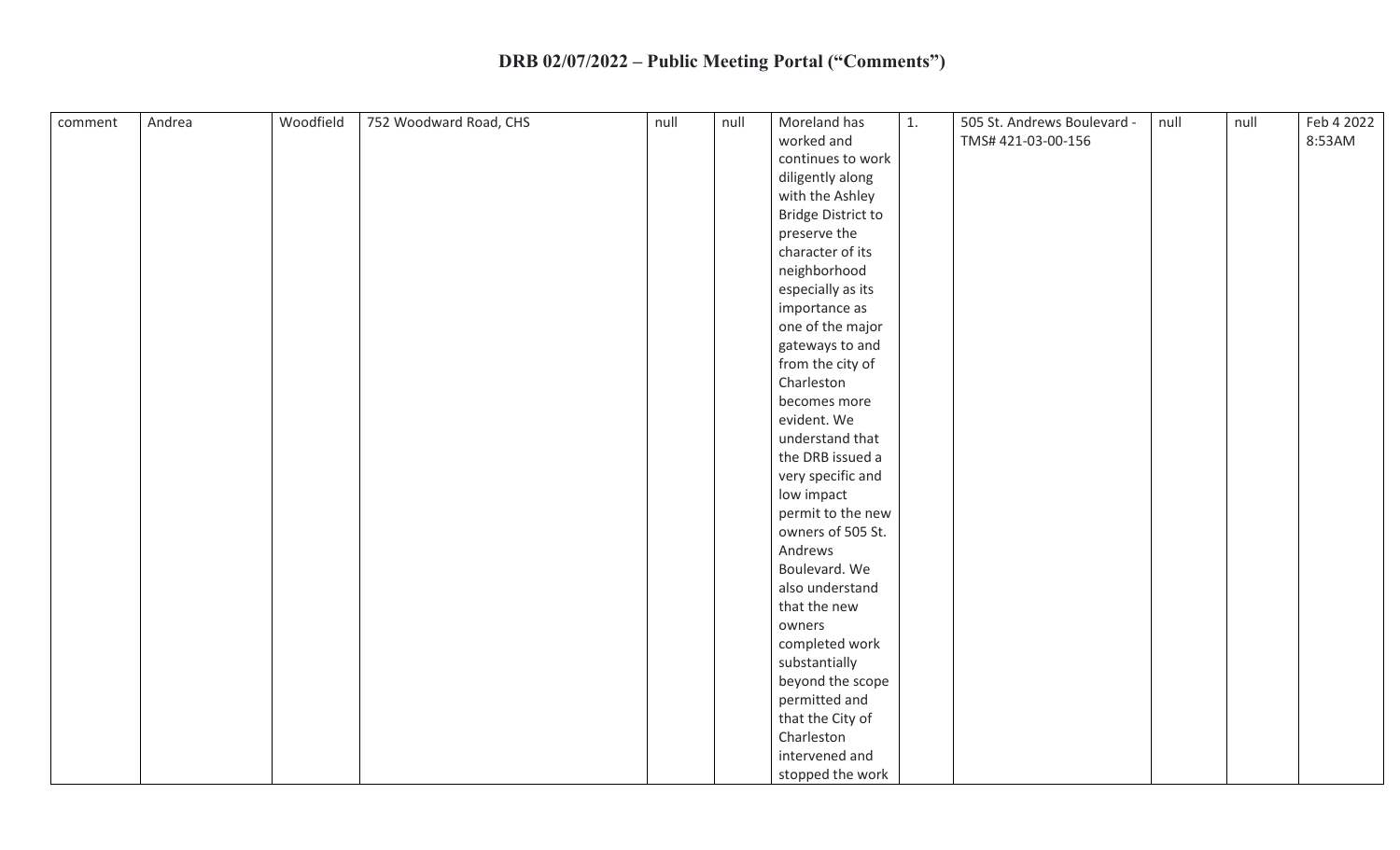|         |          |        |                                            |      |      | before the entire<br>building was<br>demolished.<br>Moreland is<br>deeply concerned<br>with an "After the<br>Fact" Partial<br>Demolition<br>Permit being<br>granted.<br>Precedent will be<br>set. Our<br>recommendation<br>is to deny this<br>request and to<br>encourage the<br>DRB and<br>neighborhoods<br>like Moreland to<br>work together to<br>set policy to<br>prevent issues<br>like this from<br>happening in the<br>future. |                        |                                                  |      |      |                      |
|---------|----------|--------|--------------------------------------------|------|------|---------------------------------------------------------------------------------------------------------------------------------------------------------------------------------------------------------------------------------------------------------------------------------------------------------------------------------------------------------------------------------------------------------------------------------------|------------------------|--------------------------------------------------|------|------|----------------------|
| comment | Chad     | Dillon | 3137 Timberline Dr. Johns Island, SC 29455 | null | null | There are plenty of gas<br>station options already on<br>this road. One at the<br>entrance to a neighborhood<br>seems un-genuine. What<br>happened to caring for your<br>neighbor. This is a disgrace.                                                                                                                                                                                                                                | Tms#313-00-<br>00-530  | Maybank<br>Highway at<br><b>Timberline Drive</b> | null | null | Feb 4 2022<br>8:58AM |
| comment | Rhiannon | Dillon | 3137 Timberline Dr                         | null | null | As a member of the<br>Maybank Village community<br>this gas station concerns a<br>lot of us, especially those                                                                                                                                                                                                                                                                                                                         | TMS #313-00-<br>00-530 | Maybank Hwy @<br>Timberline Dr                   | null | null | Feb 4 2022<br>9:04AM |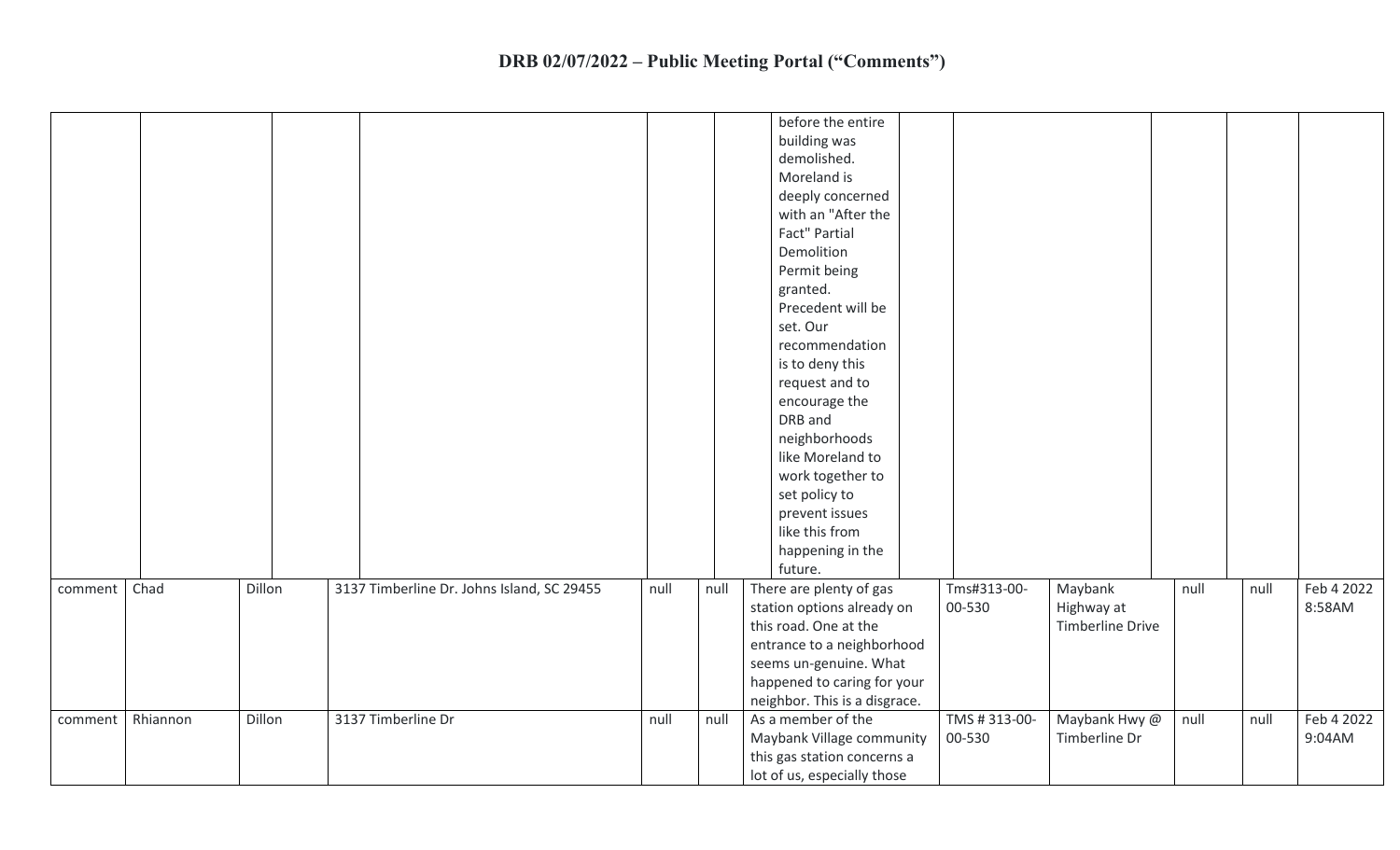|         |         |            |                                             |      |      | living off of Timberline like<br>ourselves. To prevent more<br>people driving through the<br>neighborhood it would be<br>best for everyone to have<br>the entrance on Maybank<br>Hwy, NOT coming into our<br>community off Timberline<br>Dr. People already use<br>Timberline as a cut through<br>street and this will only<br>make it worse for us that live<br>here. We love the charm of<br>our neighborhood and this<br>will definitely decrease that<br>feel. Please for our children,<br>pets and each other keep<br>our neighborhood safe and<br>quiet. Thank you! |                        |                                                 |      |      |                      |
|---------|---------|------------|---------------------------------------------|------|------|---------------------------------------------------------------------------------------------------------------------------------------------------------------------------------------------------------------------------------------------------------------------------------------------------------------------------------------------------------------------------------------------------------------------------------------------------------------------------------------------------------------------------------------------------------------------------|------------------------|-------------------------------------------------|------|------|----------------------|
| comment | Carmela | Mandala    | 3137 Timberline Dr                          | null | null | As a senior citizen of this<br>community, I feel very<br>unsafe with the gas station<br>off Timberline Dr. People use<br>this neighborhood as a cut<br>through and speed down<br>Timberline everyday. I worry<br>for our children playing,<br>families walking there pets<br>and for myself being 84.<br>Please don't make the<br>entrance off Timberline Dr,<br>keep this community safe!                                                                                                                                                                                | TMS #313-00-<br>00-530 | Maybank Hwy @<br>Timberline Dr                  | null | null | Feb 4 2022<br>9:14AM |
| comment | Marnix  | Hoogewerff | 3310 Hartwell Street, Johns Island SC 29455 | null | null | Maybank Village is a<br>residential community,<br>consisting of 210 homes, and<br>completed in 2019. Recent                                                                                                                                                                                                                                                                                                                                                                                                                                                               | TMS 313-00-<br>00-530  | Maybank Hwy @<br>Timberline Dr.<br>Johns Island | null | null | Feb 4 2022<br>9:20AM |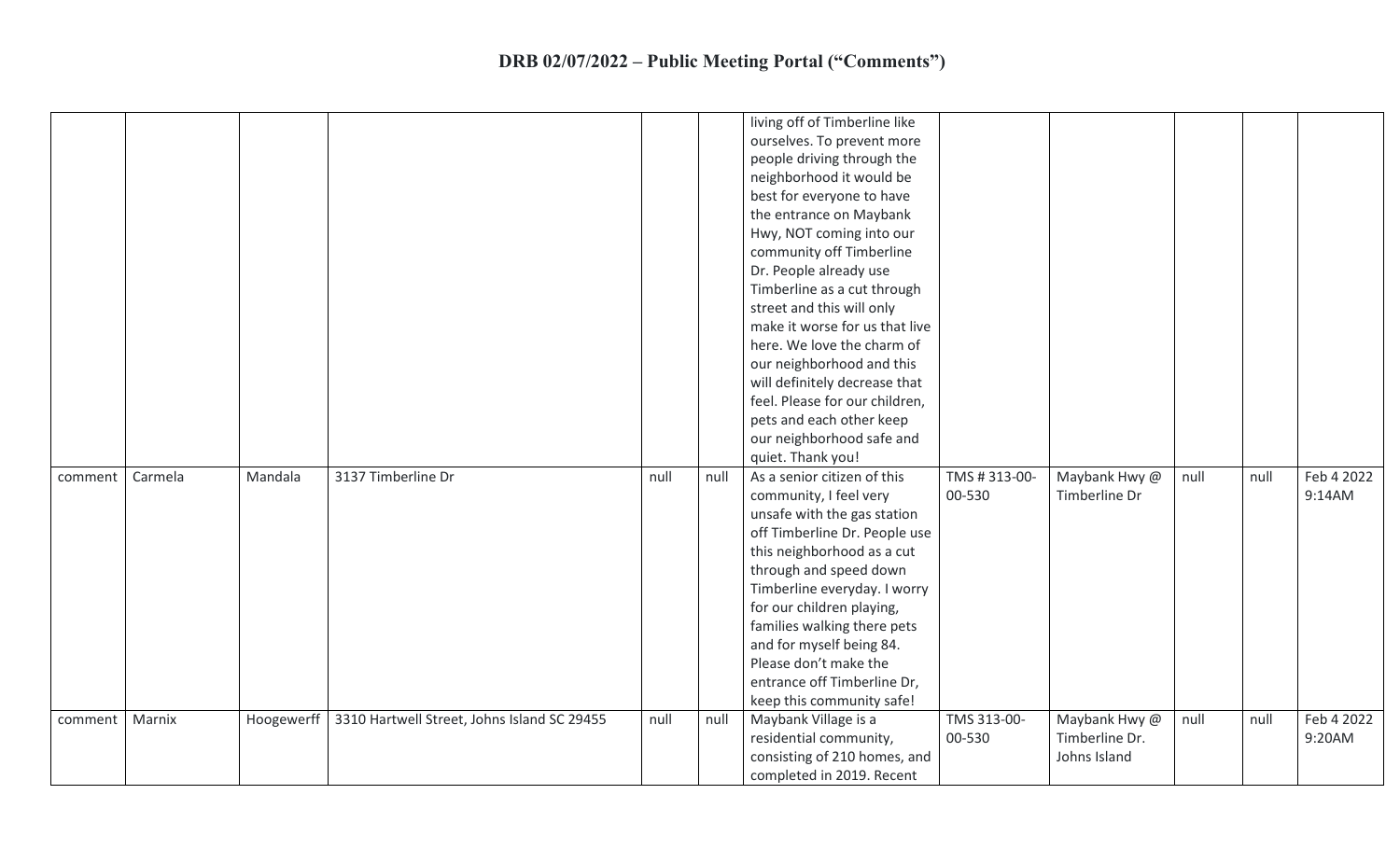|  |  | sales of homes in the          |  |
|--|--|--------------------------------|--|
|  |  | community have been            |  |
|  |  | priced in excess of \$500,000. |  |
|  |  | Applicant has proposed to      |  |
|  |  | develop a parcel situated      |  |
|  |  | between north boundary of      |  |
|  |  | the community and              |  |
|  |  | Maybank Hwy into a Spinx       |  |
|  |  | gasoline station,              |  |
|  |  |                                |  |
|  |  | convenience store, and         |  |
|  |  | restaurant, on land zoned      |  |
|  |  | GB. We strongly object to      |  |
|  |  | this plan for the following    |  |
|  |  | reasons: 1. The gas station    |  |
|  |  | directly borders 3             |  |
|  |  | residences, having a total     |  |
|  |  | shared property line of        |  |
|  |  | approximately 350 feet. 2.     |  |
|  |  | Fuel dispensing equipment      |  |
|  |  | are approximately 100ft        |  |
|  |  | from a dwelling, and           |  |
|  |  | although compliant with        |  |
|  |  | permitted uses, highly         |  |
|  |  | inappropriate based on         |  |
|  |  | proximity to the residential   |  |
|  |  | community. 3. The              |  |
|  |  | configuration as proposed      |  |
|  |  | will have the back of the      |  |
|  |  | building facing Maybank        |  |
|  |  | Hwy, while all fuel            |  |
|  |  | dispensing equipment &         |  |
|  |  | storage, customer parking,     |  |
|  |  | canopy lighting, etc is        |  |
|  |  | oriented south, thus directly  |  |
|  |  | facing the community. 4.       |  |
|  |  |                                |  |
|  |  | Ingress and egress to the      |  |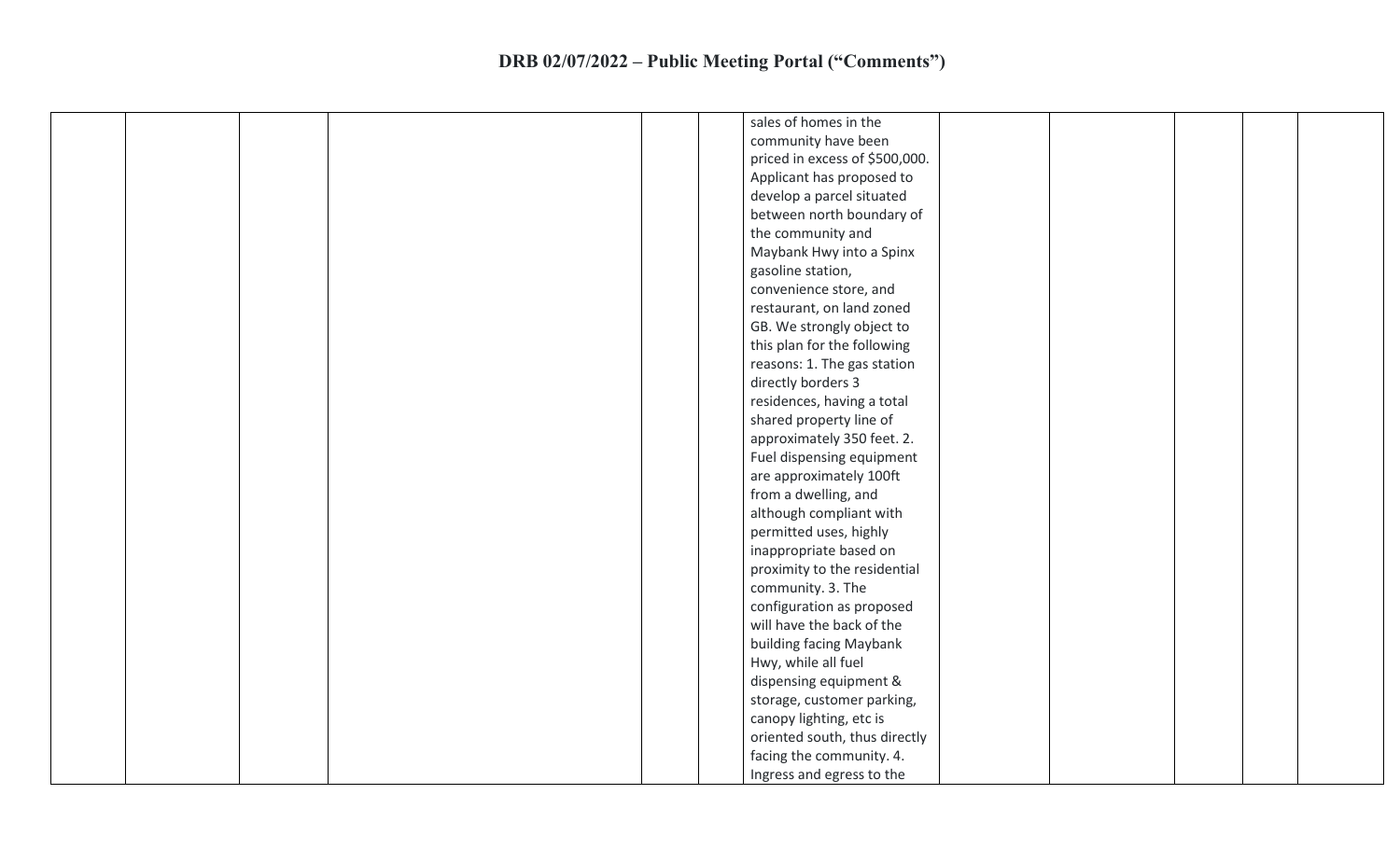|         |         |       |                       |      |      | facility is both on Meeks<br>Farm Road on the West and          |                |      |      |            |
|---------|---------|-------|-----------------------|------|------|-----------------------------------------------------------------|----------------|------|------|------------|
|         |         |       |                       |      |      | Timberline Drive, inside the                                    |                |      |      |            |
|         |         |       |                       |      |      | Maybank Village community.                                      |                |      |      |            |
|         |         |       |                       |      |      | With 25 parking spaces                                          |                |      |      |            |
|         |         |       |                       |      |      | proposed, we have are                                           |                |      |      |            |
|         |         |       |                       |      |      | concerned about traffic                                         |                |      |      |            |
|         |         |       |                       |      |      | impact inside the                                               |                |      |      |            |
|         |         |       |                       |      |      | community. Previous                                             |                |      |      |            |
|         |         |       |                       |      |      | baseline traffic volume data                                    |                |      |      |            |
|         |         |       |                       |      |      | on Timberline was collected                                     |                |      |      |            |
|         |         |       |                       |      |      | by the City in 2021, results of                                 |                |      |      |            |
|         |         |       |                       |      |      | which have also not been                                        |                |      |      |            |
|         |         |       |                       |      |      | communicated. 5.                                                |                |      |      |            |
|         |         |       |                       |      |      | Emergency plans and                                             |                |      |      |            |
|         |         |       |                       |      |      | procedures related to fuel                                      |                |      |      |            |
|         |         |       |                       |      |      | leaks, fuel spills, and fire is of                              |                |      |      |            |
|         |         |       |                       |      |      | grave concern.                                                  |                |      |      |            |
|         |         |       |                       |      |      |                                                                 |                |      |      |            |
| comment | Maybank | Owner | 3219 Timberline Drive | null | null | There is so much land for                                       | Gas Station on | null | null | Feb 4 2022 |
|         | Village |       |                       |      |      | sale on Johns Island right                                      | Timberline     |      |      | 9:27AM     |
|         |         |       |                       |      |      | now even all along the                                          |                |      |      |            |
|         |         |       |                       |      |      | corridor of Maybank                                             |                |      |      |            |
|         |         |       |                       |      |      | Highway. It blows my mind                                       |                |      |      |            |
|         |         |       |                       |      |      | that of the land available                                      |                |      |      |            |
|         |         |       |                       |      |      | Spinx choose to pick a spot                                     |                |      |      |            |
|         |         |       |                       |      |      | that is on top of a                                             |                |      |      |            |
|         |         |       |                       |      |      | neighborhood and would                                          |                |      |      |            |
|         |         |       |                       |      |      | greatly inconvenience all of                                    |                |      |      |            |
|         |         |       |                       |      |      | its residence. Part of the                                      |                |      |      |            |
|         |         |       |                       |      |      | charm of living on Johns                                        |                |      |      |            |
|         |         |       |                       |      |      | Island is that "home town"                                      |                |      |      |            |
|         |         |       |                       |      |      | local feel you get and placing                                  |                |      |      |            |
|         |         |       |                       |      |      | a commercial gas station like                                   |                |      |      |            |
|         |         |       |                       |      |      | Spinx inside a neighborhood                                     |                |      |      |            |
|         |         |       |                       |      |      | takes away that feel. I know<br>at this point it is probably to |                |      |      |            |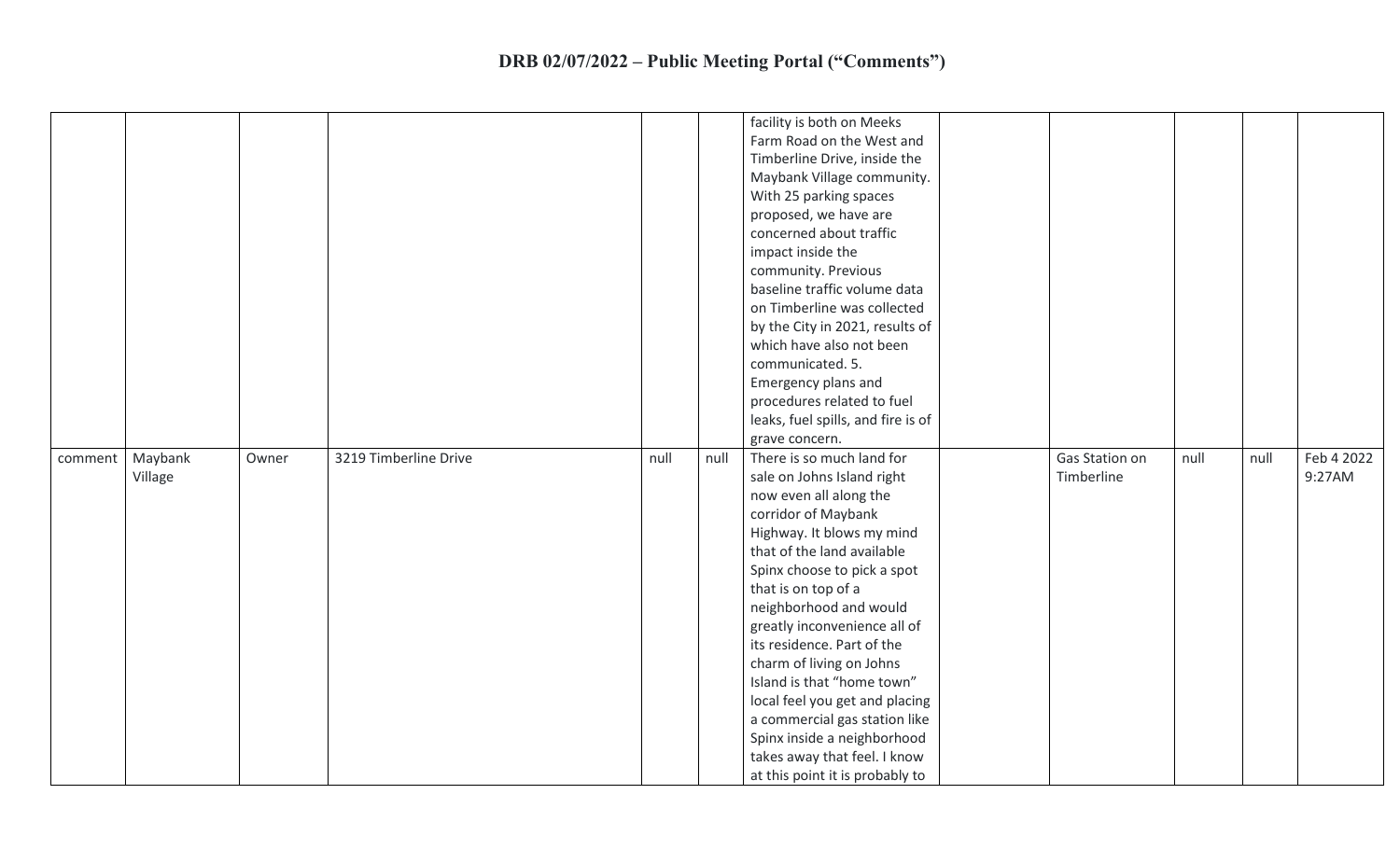|         |       |       |                                           |      |      | late to relocate the gas        |               |             |      |      |            |
|---------|-------|-------|-------------------------------------------|------|------|---------------------------------|---------------|-------------|------|------|------------|
|         |       |       |                                           |      |      | station but I ask that you at   |               |             |      |      |            |
|         |       |       |                                           |      |      | least look at the design. I     |               |             |      |      |            |
|         |       |       |                                           |      |      | can't think of any gas station  |               |             |      |      |            |
|         |       |       |                                           |      |      | where the entrance is in a      |               |             |      |      |            |
|         |       |       |                                           |      |      | neighborhood and I can't        |               |             |      |      |            |
|         |       |       |                                           |      |      | believe that this is actually   |               |             |      |      |            |
|         |       |       |                                           |      |      | an option. The traffic backup   |               |             |      |      |            |
|         |       |       |                                           |      |      | that it is going to cause on    |               |             |      |      |            |
|         |       |       |                                           |      |      | Timberline as residents are     |               |             |      |      |            |
|         |       |       |                                           |      |      | pulling out and patrons are     |               |             |      |      |            |
|         |       |       |                                           |      |      | pulling in is dangerous and     |               |             |      |      |            |
|         |       |       |                                           |      |      | unnecessary. We have been       |               |             |      |      |            |
|         |       |       |                                           |      |      | told the turn lane is the       |               |             |      |      |            |
|         |       |       |                                           |      |      | issue; if so find a way around  |               |             |      |      |            |
|         |       |       |                                           |      |      | it. Move the turn lane,         |               |             |      |      |            |
|         |       |       |                                           |      |      | shorten it or put the           |               |             |      |      |            |
|         |       |       |                                           |      |      | entrance before the turn        |               |             |      |      |            |
|         |       |       |                                           |      |      | lane I am sure there are        |               |             |      |      |            |
|         |       |       |                                           |      |      | more viable options. Lastly     |               |             |      |      |            |
|         |       |       |                                           |      |      | having the pumps face a         |               |             |      |      |            |
|         |       |       |                                           |      |      | neighborhood is not safe        |               |             |      |      |            |
|         |       |       |                                           |      |      | and a complete eye sore for     |               |             |      |      |            |
|         |       |       |                                           |      |      | those along Timberline that     |               |             |      |      |            |
|         |       |       |                                           |      |      | have property right there.      |               |             |      |      |            |
|         |       |       |                                           |      |      | Please reconsider allowing      |               |             |      |      |            |
|         |       |       |                                           |      |      | Spinx to locate their and if it |               |             |      |      |            |
|         |       |       |                                           |      |      | is to late please reconsider    |               |             |      |      |            |
|         |       |       |                                           |      |      | the design so that our          |               |             |      |      |            |
|         |       |       |                                           |      |      | neighborhood can remain a       |               |             |      |      |            |
|         |       |       |                                           |      |      | safe neighborhood.              |               |             |      |      |            |
| comment | Shawn | Crisp | 3227 Timberline Dr, Johns Island SC 29455 | null | null | I strongly oppose the current   | 313-00-00-530 | Maybank and | null | null | Feb 4 2022 |
|         |       |       |                                           |      |      | plan for the gas station that   |               | Timberline  |      |      | 9:53AM     |
|         |       |       |                                           |      |      | will be built at Maybank and    |               |             |      |      |            |
|         |       |       |                                           |      |      | Timberline Dr. The entrance     |               |             |      |      |            |
|         |       |       |                                           |      |      | slated to be on Timberline      |               |             |      |      |            |
|         |       |       |                                           |      |      |                                 |               |             |      |      |            |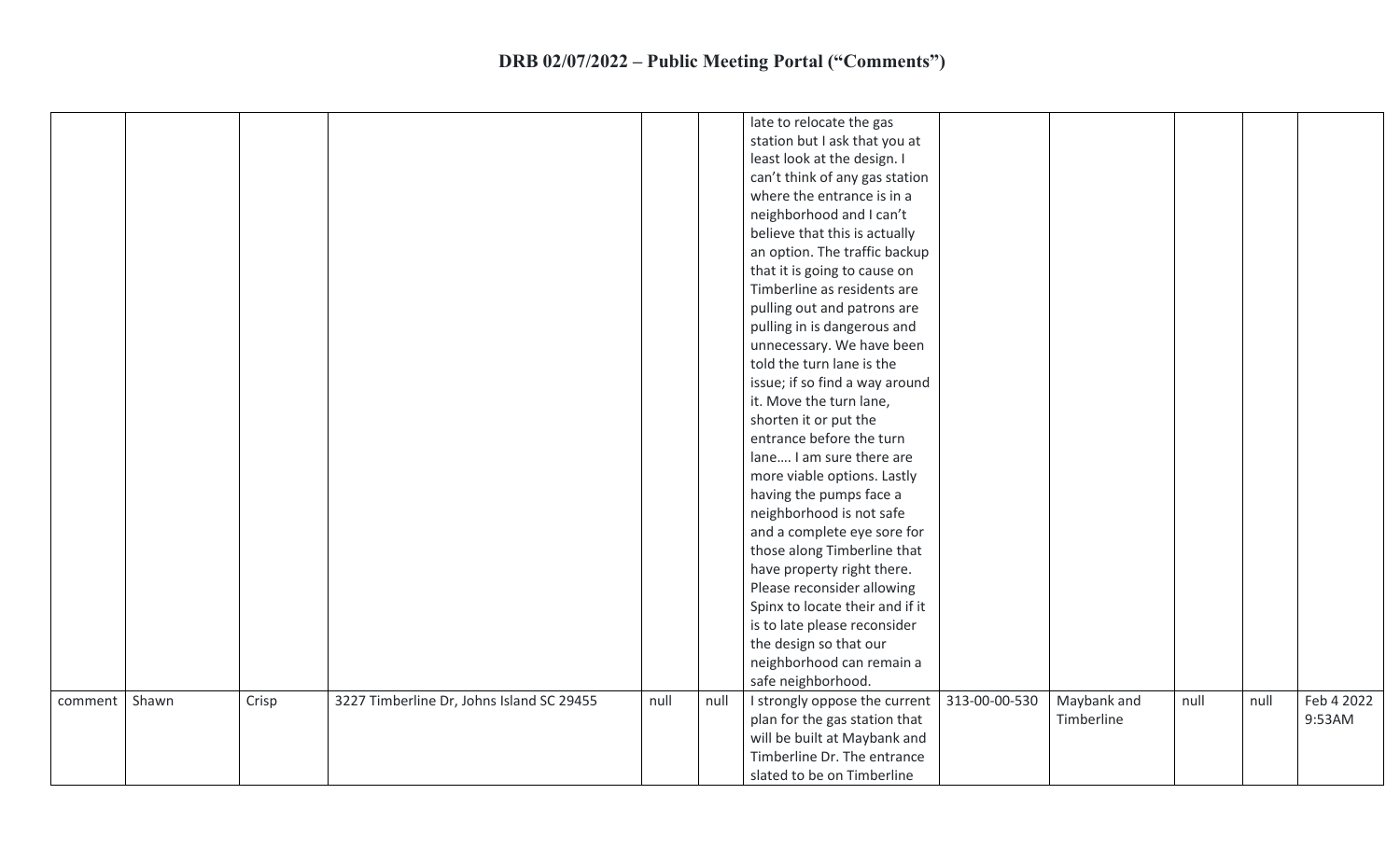|         |               |       |                                             |      |      | will adversely impact the                  |                  |      |      |            |
|---------|---------------|-------|---------------------------------------------|------|------|--------------------------------------------|------------------|------|------|------------|
|         |               |       |                                             |      |      | amount of traffic cutting                  |                  |      |      |            |
|         |               |       |                                             |      |      | through Maybank Village. It                |                  |      |      |            |
|         |               |       |                                             |      |      | puts the children in our                   |                  |      |      |            |
|         |               |       |                                             |      |      | community at higher risk of                |                  |      |      |            |
|         |               |       |                                             |      |      | injury due to vehicular                    |                  |      |      |            |
|         |               |       |                                             |      |      | congestion and disregard for               |                  |      |      |            |
|         |               |       |                                             |      |      |                                            |                  |      |      |            |
|         |               |       |                                             |      |      | the 25mph posted speed                     |                  |      |      |            |
|         |               |       |                                             |      |      | limit. The planned location                |                  |      |      |            |
|         |               |       |                                             |      |      | of the gas tanks also                      |                  |      |      |            |
|         |               |       |                                             |      |      | adversely effect our                       |                  |      |      |            |
|         |               |       |                                             |      |      | neighborhood due to their                  |                  |      |      |            |
|         |               |       |                                             |      |      | lose proximity to houses in                |                  |      |      |            |
|         |               |       |                                             |      |      | our community. Please                      |                  |      |      |            |
|         |               |       |                                             |      |      | reconsider the current                     |                  |      |      |            |
|         |               |       |                                             |      |      | design and placement of the                |                  |      |      |            |
|         |               |       |                                             |      |      | entrance and tank                          |                  |      |      |            |
|         |               |       |                                             |      |      | placement. Thank you.                      |                  |      |      |            |
|         |               |       |                                             |      |      |                                            |                  |      |      |            |
| comment | Councilmember | Brady | 2888 Conservancy Lane, Charleston, SC 29414 | null | null | $\overline{2}$<br>Dear Design Review Board | Spinx at         | null | null | Feb 4 2022 |
|         | Karl          |       |                                             |      |      | Members, My name is Karl                   | Maybank and      |      |      | 10:06AM    |
|         |               |       |                                             |      |      | Brady, and I am the                        | Timberline Drive |      |      |            |
|         |               |       |                                             |      |      | Charleston City                            |                  |      |      |            |
|         |               |       |                                             |      |      | Councilmember who                          |                  |      |      |            |
|         |               |       |                                             |      |      | represents District 5, which               |                  |      |      |            |
|         |               |       |                                             |      |      | includes Johns Island. I am                |                  |      |      |            |
|         |               |       |                                             |      |      | writing to you today to voice              |                  |      |      |            |
|         |               |       |                                             |      |      | my opposition to the current               |                  |      |      |            |
|         |               |       |                                             |      |      | proposed site design for the               |                  |      |      |            |
|         |               |       |                                             |      |      | Spinx at Maybank Highway                   |                  |      |      |            |
|         |               |       |                                             |      |      | and Timberline Drive. I                    |                  |      |      |            |
|         |               |       |                                             |      |      | believe the current site                   |                  |      |      |            |
|         |               |       |                                             |      |      | design will have a negative                |                  |      |      |            |
|         |               |       |                                             |      |      | impact on the livability of                |                  |      |      |            |
|         |               |       |                                             |      |      | the Maybank Village                        |                  |      |      |            |
|         |               |       |                                             |      |      | neighborhood. Firstly, as                  |                  |      |      |            |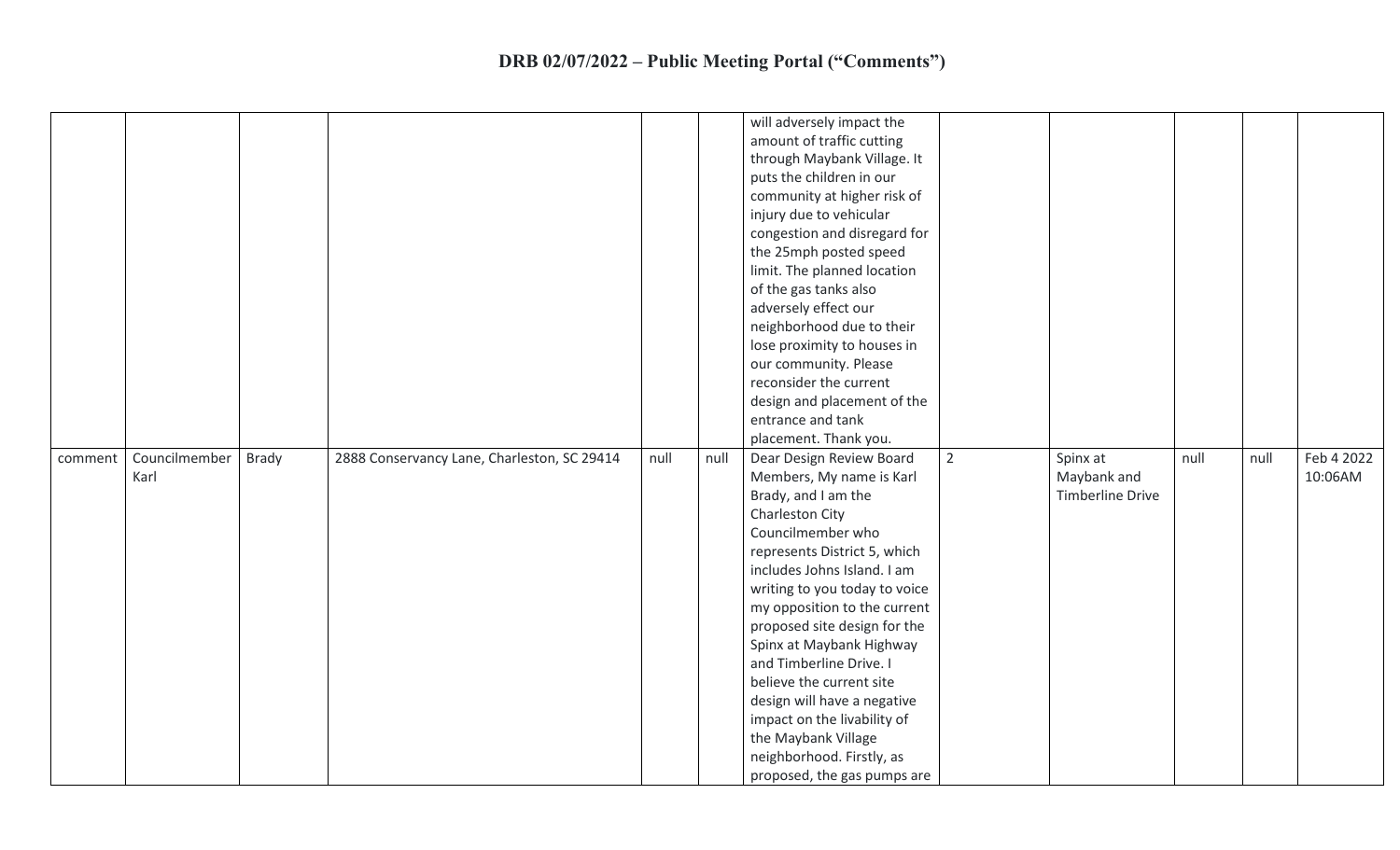|  |  |  | located to the rear of the     |  |  |
|--|--|--|--------------------------------|--|--|
|  |  |  | property, closest to           |  |  |
|  |  |  | residences in the              |  |  |
|  |  |  | neighborhood. The light        |  |  |
|  |  |  | pollution will be substantial  |  |  |
|  |  |  | even with a buffer and will    |  |  |
|  |  |  | have a negative effect on      |  |  |
|  |  |  | those residents' quality of    |  |  |
|  |  |  | life. It seems to me it would  |  |  |
|  |  |  | make more sense to have        |  |  |
|  |  |  | the pumps situated on the      |  |  |
|  |  |  | Maybank Highway side of        |  |  |
|  |  |  | the property where the light   |  |  |
|  |  |  | and automobile noise will be   |  |  |
|  |  |  | directed towards the road.     |  |  |
|  |  |  | Of note, this is how the Blue  |  |  |
|  |  |  | Water on Savannah Highway      |  |  |
|  |  |  | is oriented. Secondly, an      |  |  |
|  |  |  | entrance/exit on Timberline    |  |  |
|  |  |  | will create more traffic       |  |  |
|  |  |  | congestion at a residential    |  |  |
|  |  |  | entrance. It would seem to     |  |  |
|  |  |  | make more sense to have an     |  |  |
|  |  |  | entrance/exit on Maybank       |  |  |
|  |  |  | Highway and on Meeks           |  |  |
|  |  |  | Farm. Similar to how the       |  |  |
|  |  |  | aforementioned Blue Water      |  |  |
|  |  |  | is situated on Savannah        |  |  |
|  |  |  | Highway. If this cannot be     |  |  |
|  |  |  | accommodated, I would ask      |  |  |
|  |  |  | that the applicant offer to    |  |  |
|  |  |  | install speed bumps along      |  |  |
|  |  |  | Timberline Drive between       |  |  |
|  |  |  | Cane Slash and the gas         |  |  |
|  |  |  | station to reduce the speed    |  |  |
|  |  |  | of any additional traffic that |  |  |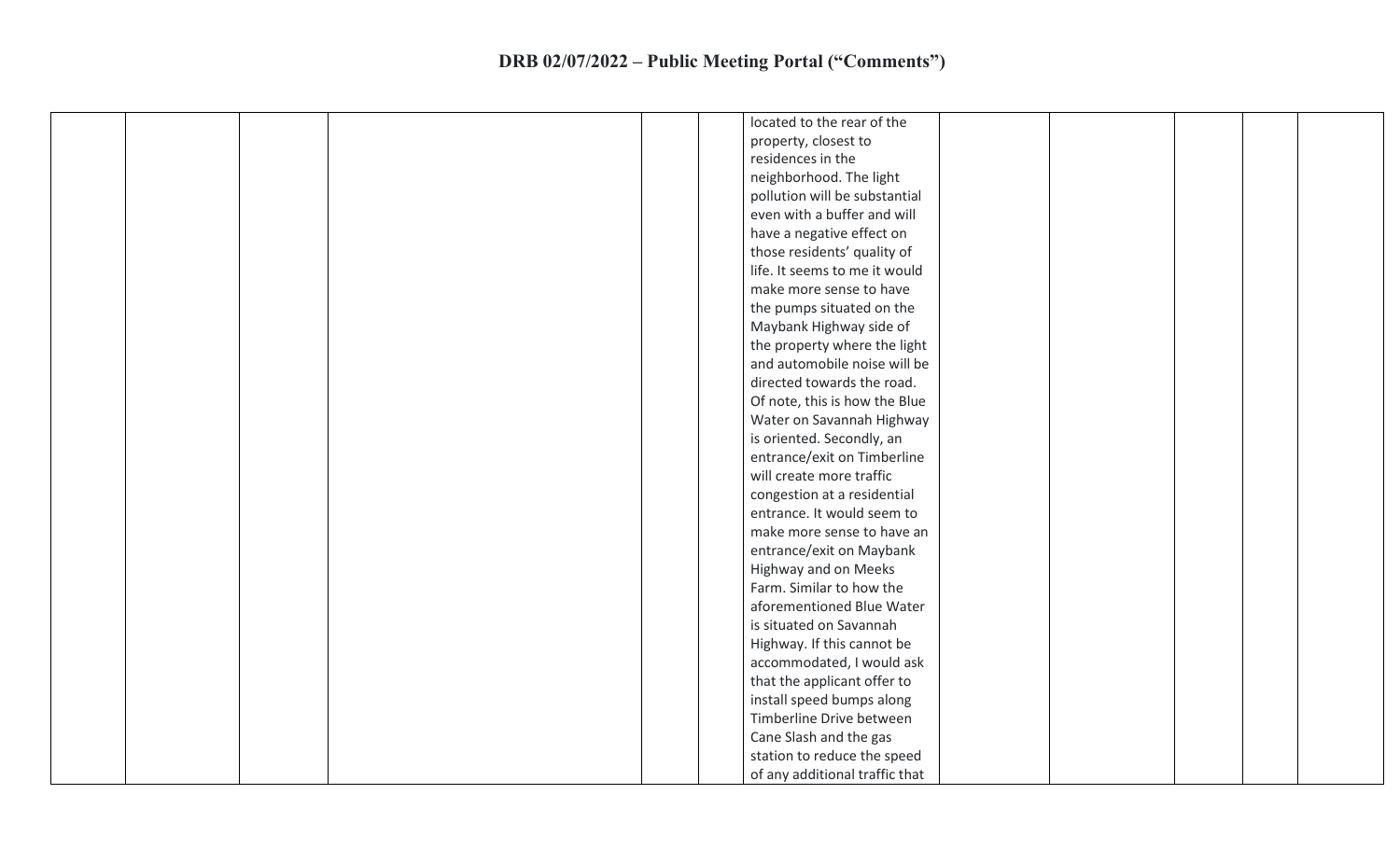|         |      |          |                       |      |      | would be generated by<br>people using Timberline to<br>access the Spinx. Lastly, no<br>one is disputing that Spinx<br>has the zoning to build their<br>store and gas pumps;<br>however, I would<br>respectfully ask that the<br>applicant come back with a<br>site design that better<br>minimizes the detrimental<br>impacts to the surrounding<br>residents. Sincerely, Karl L.<br>Brady, Jr. Charleston City<br>Councilmember - District 5                                                                                                                                                                   |                |                                                             |      |      |                       |
|---------|------|----------|-----------------------|------|------|-----------------------------------------------------------------------------------------------------------------------------------------------------------------------------------------------------------------------------------------------------------------------------------------------------------------------------------------------------------------------------------------------------------------------------------------------------------------------------------------------------------------------------------------------------------------------------------------------------------------|----------------|-------------------------------------------------------------|------|------|-----------------------|
| comment | Leah | Plumblee | 3215 Timberline Drive | null | null | As a homeowner in<br>Maybank Village, I have<br>significant concerns about<br>safety, health, and financial<br>implications that this<br>proposed construction will<br>bring to my home,<br>neighborhood, and family. I<br>have detailed out some of<br>my concerns and questions<br>about this proposed<br>construction below: Why are<br>the pumps and front of the<br>store facing my neighbors<br>back yards instead of facing<br>out to Maybank Highway?<br>We already have a<br>significant issue with cut<br>through traffic and speeding<br>on Timberline Drive - which<br>is where my home is located. | $\overline{2}$ | Maybank Hwy. @<br>Timberline Dr.<br>TMS # 313-00-<br>00-530 | null | null | Feb 4 2022<br>10:06AM |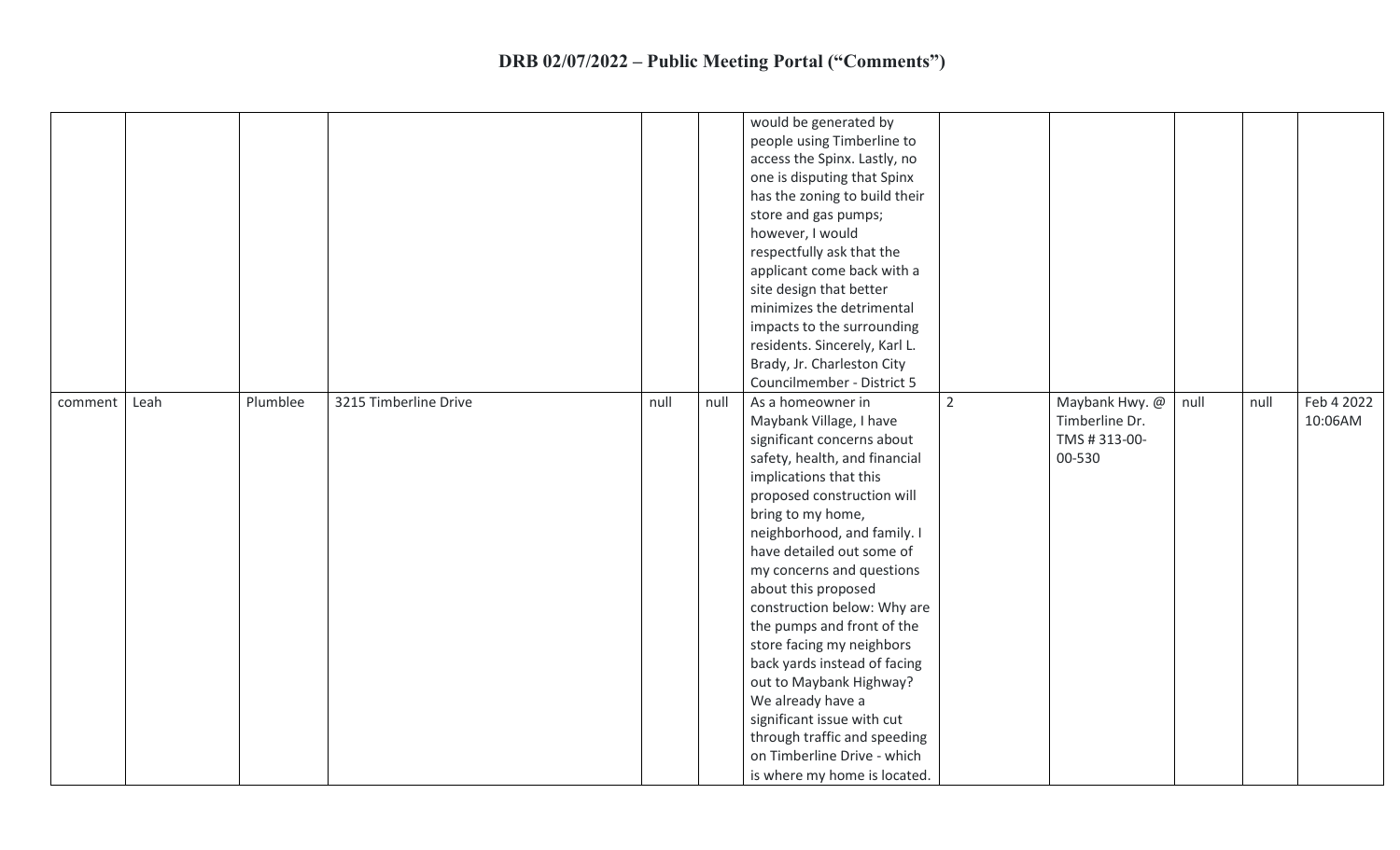|  |  | I routinely see vehicles      |
|--|--|-------------------------------|
|  |  | driving well over the posted  |
|  |  | speed limit. This has been    |
|  |  | brought to the county's       |
|  |  | attention multiple times by   |
|  |  | various members of the        |
|  |  | community and no action       |
|  |  | has been taken. How will the  |
|  |  | development of a gas station  |
|  |  | impact our already            |
|  |  | burdened neighborhood         |
|  |  | streets? How will the county  |
|  |  | address the safety issues     |
|  |  | that are already in           |
|  |  | existence? I have already     |
|  |  | been almost hit by speeding   |
|  |  | vehicles while trying to exit |
|  |  | my driveway more times        |
|  |  | than I care to count. To      |
|  |  | further expand on this point  |
|  |  | - why are there two           |
|  |  | entrances to the gas station  |
|  |  | with neither entrance         |
|  |  | connecting to Maybank         |
|  |  | Highway? The current          |
|  |  | proposed plans have the       |
|  |  | entrances to the gas station  |
|  |  | off Timberline Drive and      |
|  |  | Meeks Farm Road. Is it really |
|  |  | in the communities best       |
|  |  | interest to connect a gas     |
|  |  | station to a neighborhood?    |
|  |  | After reviewing the           |
|  |  | proposed plans, why does      |
|  |  | the gas station require so    |
|  |  |                               |
|  |  | many (25) parking spaces?     |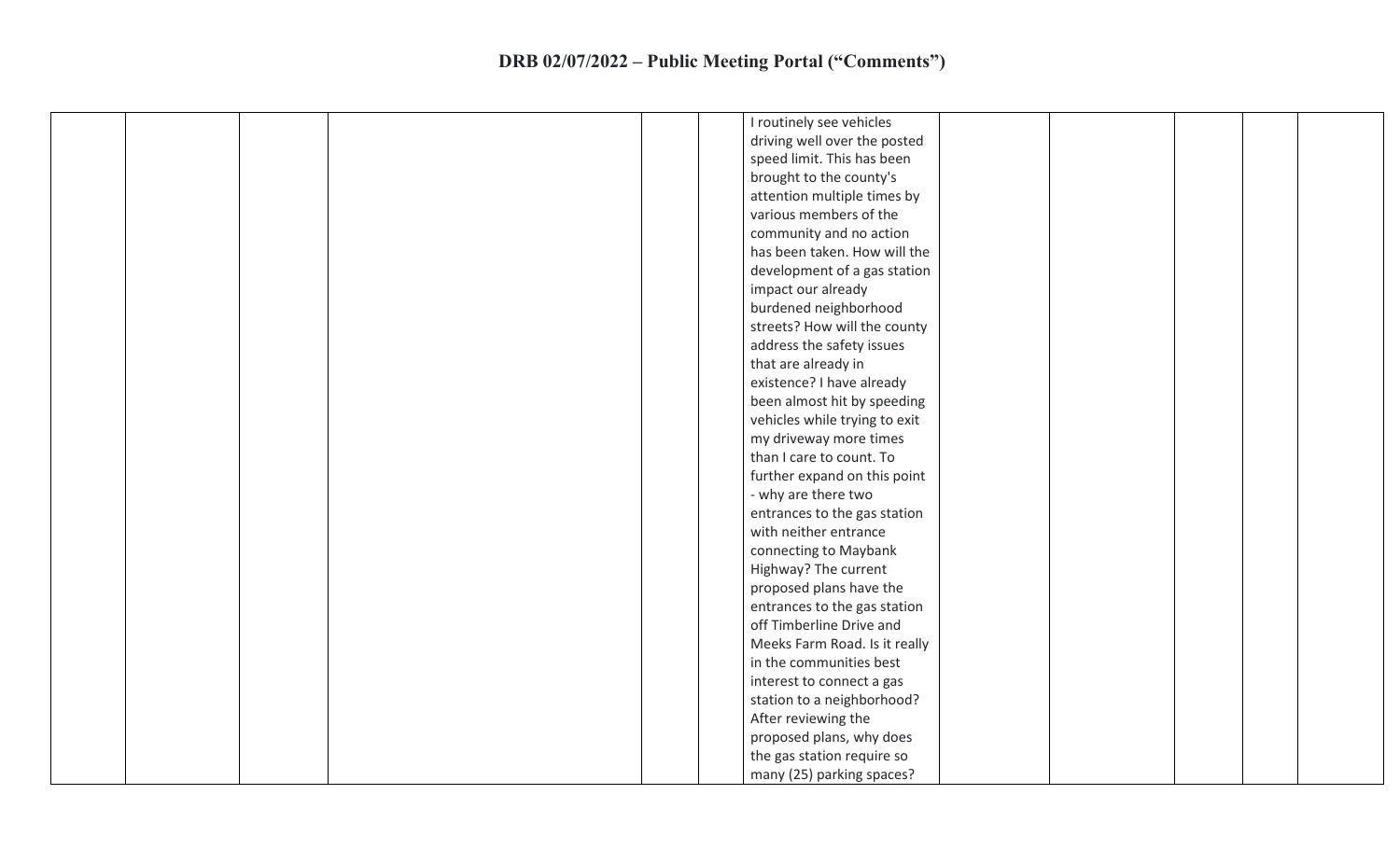|  |  |  | What procedures currently     |  |  |
|--|--|--|-------------------------------|--|--|
|  |  |  | exist or will be implemented  |  |  |
|  |  |  | to protect the surrounding    |  |  |
|  |  |  | community from hazards like   |  |  |
|  |  |  | spills or fires? What         |  |  |
|  |  |  | environmental studies have    |  |  |
|  |  |  | been completed that show      |  |  |
|  |  |  | that this is safe for the     |  |  |
|  |  |  | community literally 25 ft     |  |  |
|  |  |  | away from the gas station?    |  |  |
|  |  |  | How will the fumes and        |  |  |
|  |  |  | runoff be contained? What     |  |  |
|  |  |  | about light and sound         |  |  |
|  |  |  | pollution from the gas        |  |  |
|  |  |  | station? In the event that    |  |  |
|  |  |  | this gas station were to be   |  |  |
|  |  |  | unsuccessful and eventually   |  |  |
|  |  |  | shuttered, what type of       |  |  |
|  |  |  | business would ever be able   |  |  |
|  |  |  | to make functional use of     |  |  |
|  |  |  | the land? Abandoned gas       |  |  |
|  |  |  | stations are immensely        |  |  |
|  |  |  | difficult to convert to other |  |  |
|  |  |  | uses and their state of       |  |  |
|  |  |  | abandonment lowers            |  |  |
|  |  |  | surrounding property value.   |  |  |
|  |  |  | Many other jurisdictions      |  |  |
|  |  |  | have adopted a policy         |  |  |
|  |  |  | requiring a greater           |  |  |
|  |  |  | separation than 300 feet for  |  |  |
|  |  |  | a gas station to a nearby     |  |  |
|  |  |  | community. This was done      |  |  |
|  |  |  | due to the growing body of    |  |  |
|  |  |  | literature that demonstrates  |  |  |
|  |  |  | adverse health effects. A     |  |  |
|  |  |  | study completed in 2019       |  |  |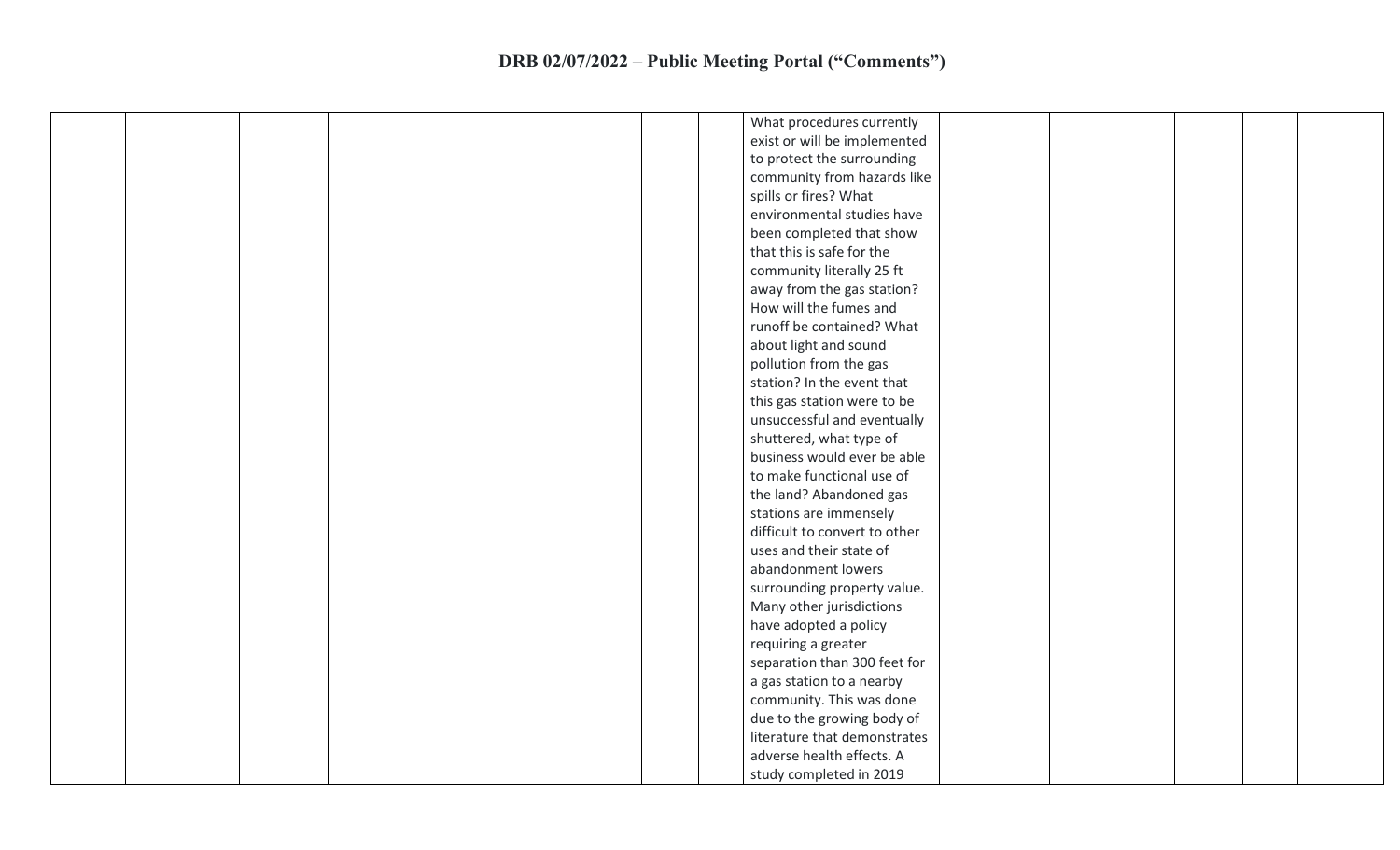|         |       |        |                 |      |      | demonstrated that benzene     |    |                |      |      |            |
|---------|-------|--------|-----------------|------|------|-------------------------------|----|----------------|------|------|------------|
|         |       |        |                 |      |      | emissions from underground    |    |                |      |      |            |
|         |       |        |                 |      |      | gas storage tank vents were   |    |                |      |      |            |
|         |       |        |                 |      |      | sufficiently high to          |    |                |      |      |            |
|         |       |        |                 |      |      | constitute a health concern   |    |                |      |      |            |
|         |       |        |                 |      |      | at a distance of up to 524    |    |                |      |      |            |
|         |       |        |                 |      |      | feet. How will this immense   |    |                |      |      |            |
|         |       |        |                 |      |      | health risk be appropriately  |    |                |      |      |            |
|         |       |        |                 |      |      | mitigated? There are already  |    |                |      |      |            |
|         |       |        |                 |      |      | 4 other functional gas        |    |                |      |      |            |
|         |       |        |                 |      |      | stations on Maybank           |    |                |      |      |            |
|         |       |        |                 |      |      | Highway alone. Does the       |    |                |      |      |            |
|         |       |        |                 |      |      | proposed development truly    |    |                |      |      |            |
|         |       |        |                 |      |      | serve the Johns Island        |    |                |      |      |            |
|         |       |        |                 |      |      | community in a meaningful     |    |                |      |      |            |
|         |       |        |                 |      |      | way? Is the negative impact   |    |                |      |      |            |
|         |       |        |                 |      |      | to my community               |    |                |      |      |            |
|         |       |        |                 |      |      | outweighed by some type of    |    |                |      |      |            |
|         |       |        |                 |      |      | meaningful benefit to the     |    |                |      |      |            |
|         |       |        |                 |      |      | island as a whole? As a       |    |                |      |      |            |
|         |       |        |                 |      |      | homeowner and member of       |    |                |      |      |            |
|         |       |        |                 |      |      | the Johns Island community,   |    |                |      |      |            |
|         |       |        |                 |      |      | I fail to see any meaningful  |    |                |      |      |            |
|         |       |        |                 |      |      | benefit that this proposal    |    |                |      |      |            |
|         |       |        |                 |      |      | will bring and see the hugely |    |                |      |      |            |
|         |       |        |                 |      |      | negative impact it would      |    |                |      |      |            |
|         |       |        |                 |      |      | have on my home value,        |    |                |      |      |            |
|         |       |        |                 |      |      | home safety, home             |    |                |      |      |            |
|         |       |        |                 |      |      | environment, and family.      |    |                |      |      |            |
| comment | Donna | Jacobs | 6 Craven Avenue | null | null | To: Members of the Design     | #1 | 505 St Andrews | null | null | Feb 4 2022 |
|         |       |        |                 |      |      | Review Board RE: 1. 505 St.   |    | Blvd           |      |      | 10:22AM    |
|         |       |        |                 |      |      | Andrews Blvd. - TMS# 421-     |    |                |      |      |            |
|         |       |        |                 |      |      | 03-00-156 Request "after      |    |                |      |      |            |
|         |       |        |                 |      |      | the fact" partial demolition  |    |                |      |      |            |
|         |       |        |                 |      |      | approval for a single family  |    |                |      |      |            |
|         |       |        |                 |      |      | residence Good Evening        |    |                |      |      |            |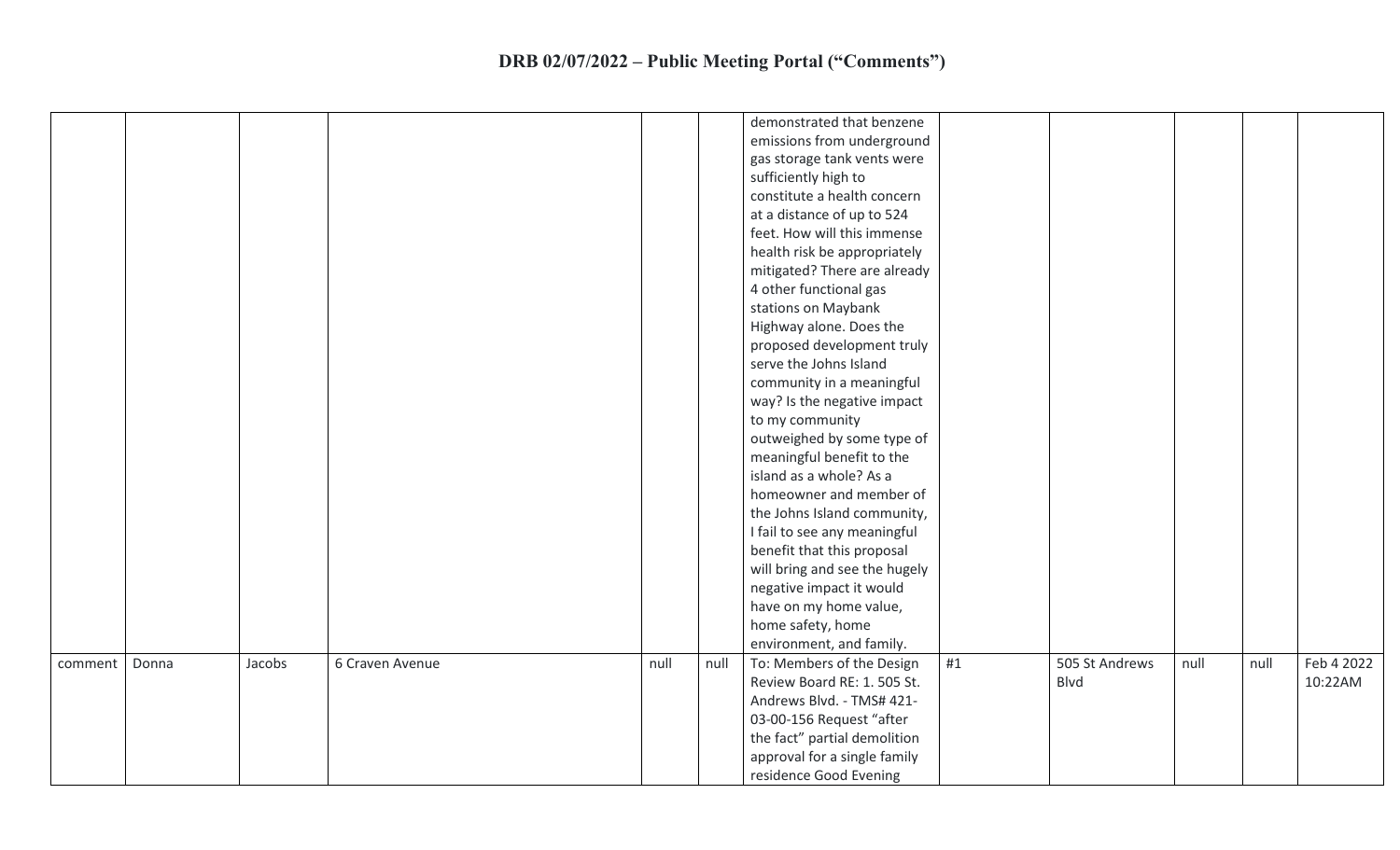| Madam Chairman and               |
|----------------------------------|
| Members of the Board             |
| Before you this evening is a     |
| request to approve an "after     |
| the fact" partial demolition     |
| for 505 St Andrews Blvd.         |
| This request creates a           |
| conundrum for everyone           |
| and hopefully initiates a        |
| robust discussion. It is our     |
| understanding that the City      |
| issued a very specific and       |
| low impact permit to the         |
| new owner of 505 St.             |
| Andrews Boulevard and that       |
| the work was stopped at the      |
| site because it went beyond      |
| the scope permitted. We          |
| recognize how cumbersome         |
| it will be for the owner if this |
| request is denied; however       |
| we can't ignore the greater      |
| interests of the community       |
| that have been consistently      |
| conveyed since 1997 when         |
| the Ashley Bridge District       |
| Plan was approved by City        |
| Council. This concern about      |
| preserving the unique            |
| neighborhood characteristics     |
| was most recently conveyed,      |
| again, during the Plan West      |
| Ashley process and became        |
| part of the vision and           |
| implementation                   |
| recommendations of this          |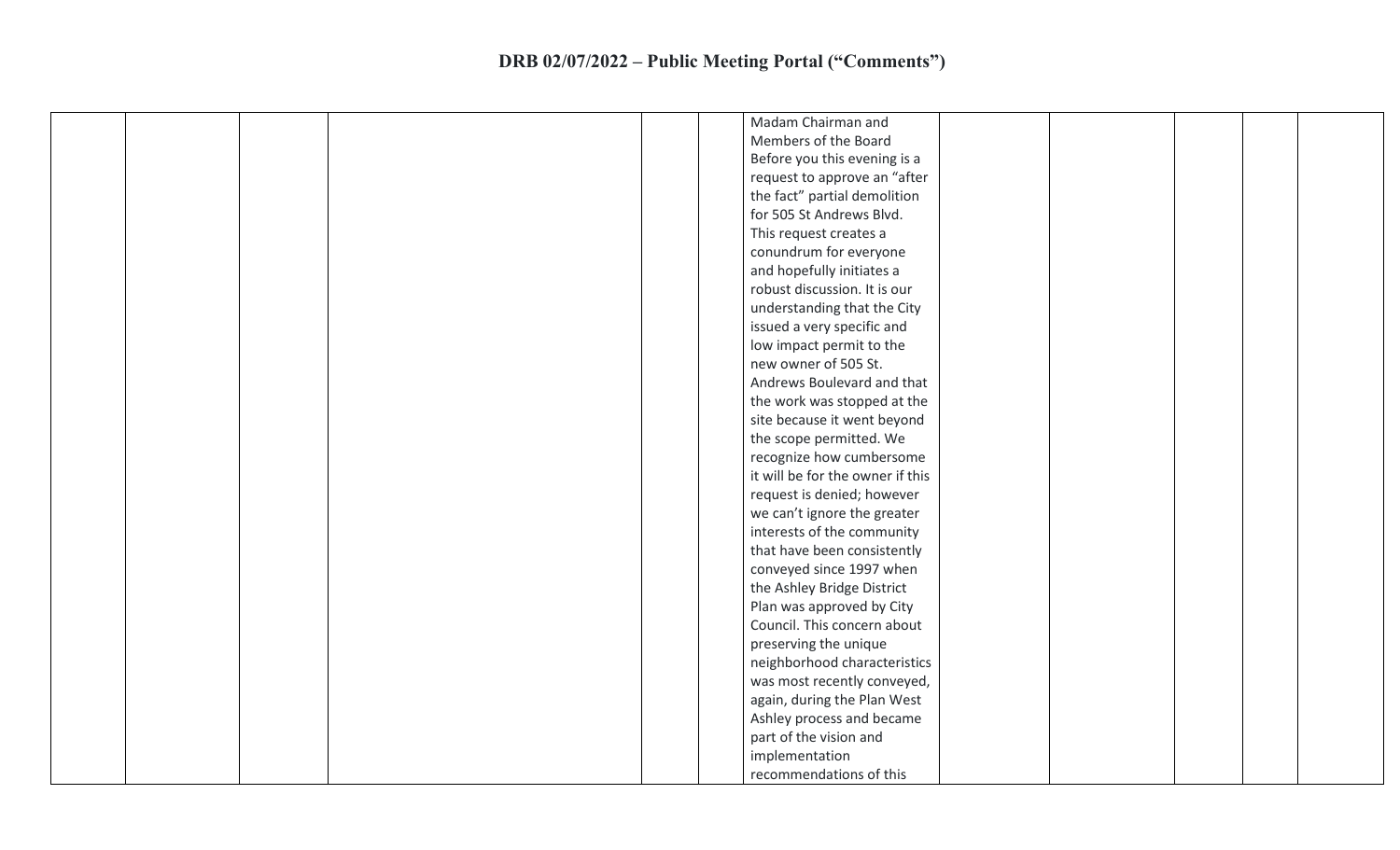|  |  |  | plan. West Ashley residents  |  |  |
|--|--|--|------------------------------|--|--|
|  |  |  | are strong on this point.    |  |  |
|  |  |  | Since there is currently no  |  |  |
|  |  |  | guidelines or review for     |  |  |
|  |  |  | residential structures along |  |  |
|  |  |  | the commercial corridor (or  |  |  |
|  |  |  | internally for that matter)  |  |  |
|  |  |  | the community is concerned   |  |  |
|  |  |  | that more of this structure  |  |  |
|  |  |  | was demolished than          |  |  |
|  |  |  | permitting allowed. Creating |  |  |
|  |  |  | a snaggletooth look on St    |  |  |
|  |  |  | Andrew's Blvd would start us |  |  |
|  |  |  | down a road we have          |  |  |
|  |  |  | worked tirelessly to avoid.  |  |  |
|  |  |  | We are asking you to deny    |  |  |
|  |  |  | this permit and have the     |  |  |
|  |  |  | owner return the structure   |  |  |
|  |  |  | to its former design. In     |  |  |
|  |  |  | addition we are looking to   |  |  |
|  |  |  | staff to reinforce           |  |  |
|  |  |  | communications and           |  |  |
|  |  |  | guidelines during the        |  |  |
|  |  |  | permitting process for       |  |  |
|  |  |  | demolition requests within   |  |  |
|  |  |  | the ABD and we are looking   |  |  |
|  |  |  | to the Board to continue to  |  |  |
|  |  |  | push for design guidelines   |  |  |
|  |  |  | within all of our commercial |  |  |
|  |  |  | corridors. We respectfully   |  |  |
|  |  |  | ask for two considerations:  |  |  |
|  |  |  | Regulation over demolition   |  |  |
|  |  |  | by neglect and consideration |  |  |
|  |  |  | for review of all new and    |  |  |
|  |  |  | renovated residential        |  |  |
|  |  |  | structures along the         |  |  |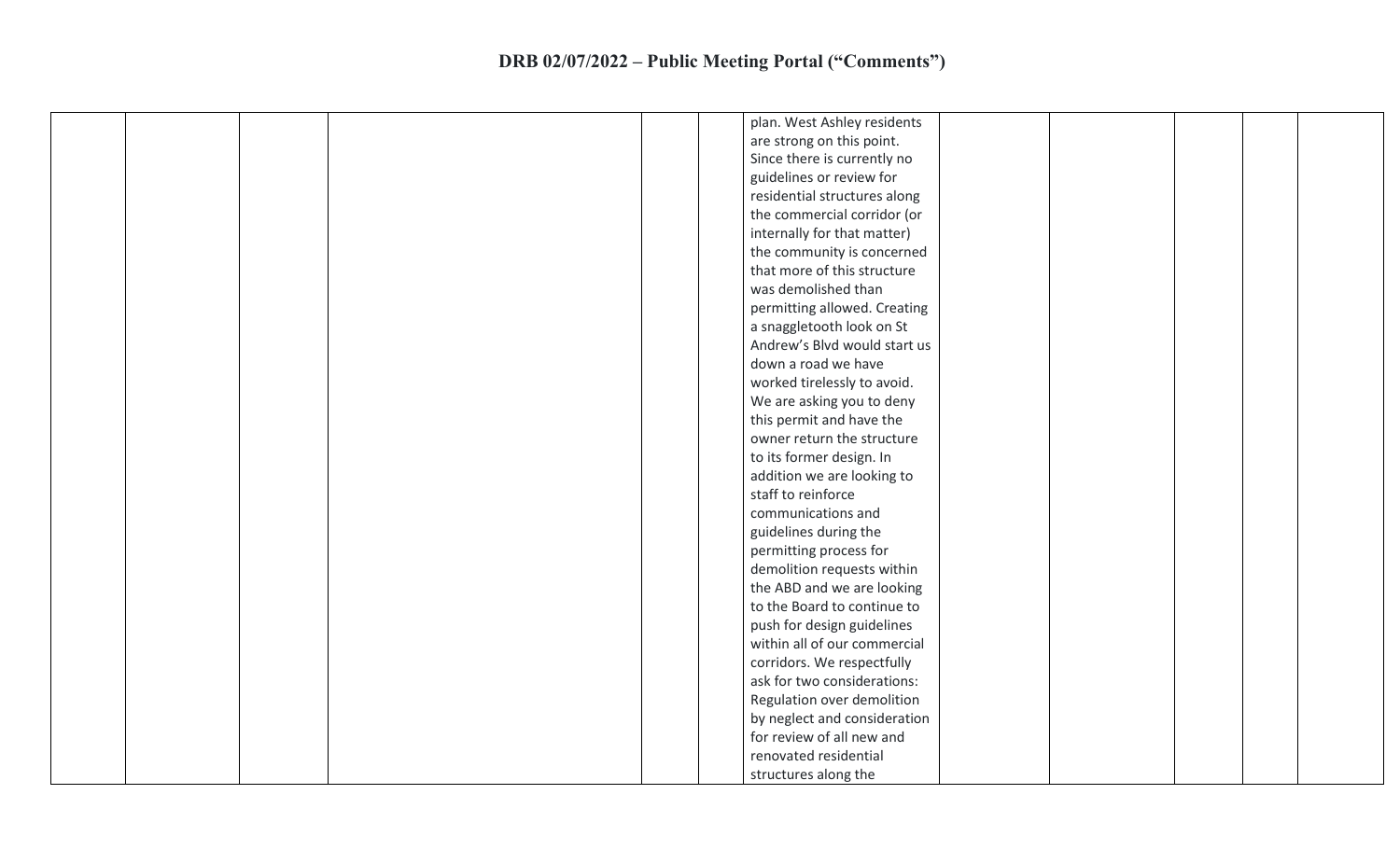|         |       |        |                              |      |      | corridors. Respectfully,                     |                |      |      |            |
|---------|-------|--------|------------------------------|------|------|----------------------------------------------|----------------|------|------|------------|
|         |       |        |                              |      |      | Donna Jacobs President,                      |                |      |      |            |
|         |       |        |                              |      |      | <b>ABD Board</b>                             |                |      |      |            |
| comment | Peter | Rubino | 3009 Tugalo St, Johns Island | null | null | 1) I would like to see the<br>$\overline{2}$ | Maybank Hwy @  | null | null | Feb 4 2022 |
|         |       |        |                              |      |      | training and specification for               | Timberline Dr. |      |      | 10:30AM    |
|         |       |        |                              |      |      | Spill retention and                          |                |      |      |            |
|         |       |        |                              |      |      | mitigation. As currently                     |                |      |      |            |
|         |       |        |                              |      |      | designed, any spill not                      |                |      |      |            |
|         |       |        |                              |      |      | contained will flow down                     |                |      |      |            |
|         |       |        |                              |      |      | Timberline into the housing                  |                |      |      |            |
|         |       |        |                              |      |      | development and the ponds                    |                |      |      |            |
|         |       |        |                              |      |      | there. This is a huge safety                 |                |      |      |            |
|         |       |        |                              |      |      | issue and concern. 2) Why is                 |                |      |      |            |
|         |       |        |                              |      |      | there no entrance off                        |                |      |      |            |
|         |       |        |                              |      |      | Maybank Highway? The right                   |                |      |      |            |
|         |       |        |                              |      |      | turn lane onto Timberline                    |                |      |      |            |
|         |       |        |                              |      |      | should not be an issue. 3)                   |                |      |      |            |
|         |       |        |                              |      |      | Storage tanks, safety valves                 |                |      |      |            |
|         |       |        |                              |      |      | are very close to first house                |                |      |      |            |
|         |       |        |                              |      |      | property line/dwelling. It is                |                |      |      |            |
|         |       |        |                              |      |      | 37.5 feet to their location.                 |                |      |      |            |
|         |       |        |                              |      |      | Code says 50 feet from                       |                |      |      |            |
|         |       |        |                              |      |      | residential zoning district                  |                |      |      |            |
|         |       |        |                              |      |      | and/or 100 feet from                         |                |      |      |            |
|         |       |        |                              |      |      | dwelling. 4) What are the                    |                |      |      |            |
|         |       |        |                              |      |      | hours of operation? 7-11?                    |                |      |      |            |
|         |       |        |                              |      |      | Beyond this traffic and                      |                |      |      |            |
|         |       |        |                              |      |      | operational noise plus                       |                |      |      |            |
|         |       |        |                              |      |      | lighting will impact adjacent                |                |      |      |            |
|         |       |        |                              |      |      | homes and housing                            |                |      |      |            |
|         |       |        |                              |      |      | development. 5) Meeks                        |                |      |      |            |
|         |       |        |                              |      |      | Farm Road is a private                       |                |      |      |            |
|         |       |        |                              |      |      | street. Do you have                          |                |      |      |            |
|         |       |        |                              |      |      | permission to use as an                      |                |      |      |            |
|         |       |        |                              |      |      | entrance?                                    |                |      |      |            |